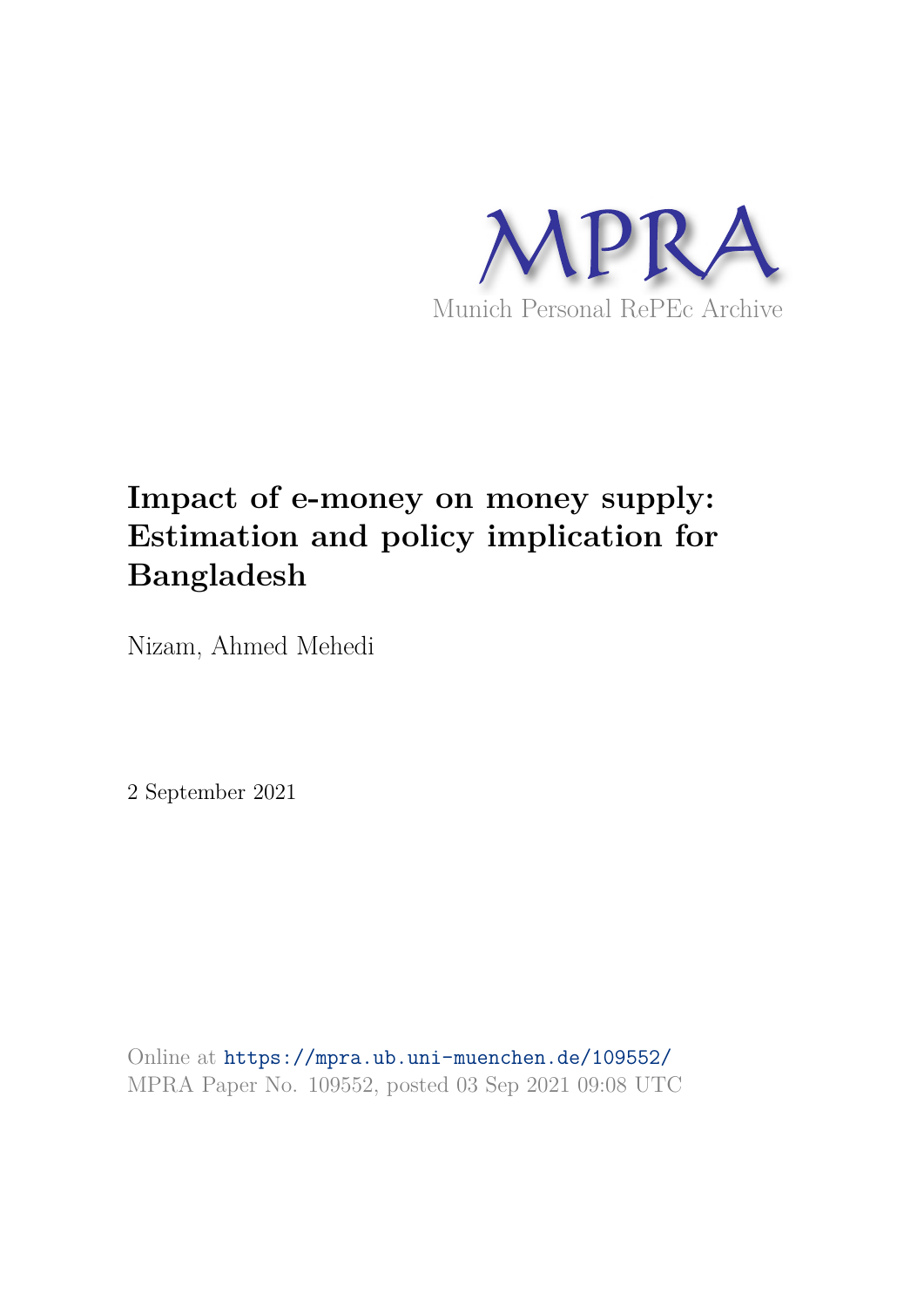# Impact of e-money on money supply: Estimation and policy implication for Bangladesh

Ahmed Mehedi Nizam The Central Bank of Bangladesh ahmed.mehedi@bb.org.bd ahmed.mehedi.nizam@gmail.com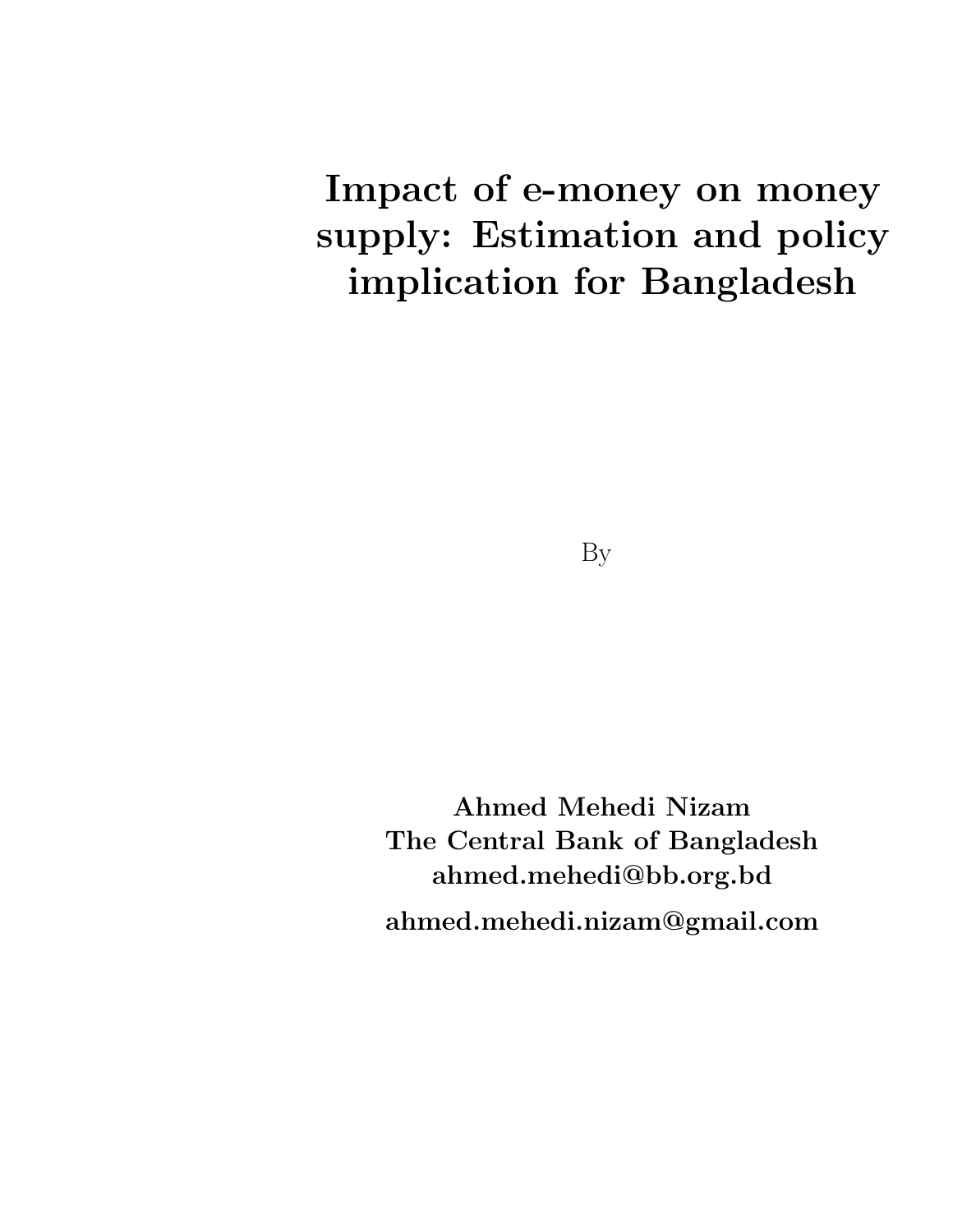### Impact of e-money on money supply: Estimation and policy implication for Bangladesh

#### Abstract

With the rapid proliferation of mobile telephony and the establishment of an IT-enabled payment and settlement system, Bangladesh, nowadays, is experiencing a meteoric rise in the usage of mobile financial services (MFS). As more and more people are opting to use this service, a huge number of mobile accounts are opened every day and a substantial amount of money is deposited, withdrawn and transferred frequently through the mobile network. This ever-increasing amount of mobile money flowing through the network may have a sizeable impact on the overall money supply of the country. Thus far, no systematic study has been conducted to quantify the impact of the mobile money on the conventional money supply of Bangladesh. In this study, we attempt to quantify the contribution of mobile money on the money supply which is an important quantity-based anchor of monetary policy in Bangladesh. Apart from quantifying the impact of digital (mobile) money on the money supply, we also qualitatively discuss its implication on another price-based nominal anchor of monetary policy in Bangladesh, i.e., interest rate. Moreover, in recent times, the government of Bangladesh has capped market interest rate with an intent to boost up business activities and in doing so, it (the government) has irrevocably broken the money market equilibrium which may result into dead-weight loss according to economic theory. Here, we qualitatively argue that financial inclusion through MFS has the potential to substantially reduce market interest rate without any manual intervention by significantly adding to the money supply which is supposed to be resulted into a reduced interest rate as an eventual consequence.

### Keyword

Mobile financial services, Bangladesh, financial inclusion, money supply, money multiplier, monetary policy

### JEL Codes

E51, E52, G21, G28, O11, O33

### 1 Introduction 1

For the last couple of decades, Bangladesh has been observing an unprecedented growth of mobile telephony, thanks to the adoption of new technology by the mobile operators 3 in the region. According to a July, 2020 report, two out of the 4 mobile operators in  $\frac{4}{4}$ Bangladesh have exceeded the 80% landmark of 4G network coverage while the rest of  $\frac{5}{5}$ the two are rapidly following the trail [11]. With the expeditious advancement of mobile  $\overline{6}$ telephony, the number of active mobile users are also rising tremendously. Eventually, <sup>7</sup> as on January 2021, the total number of mobile phone subscribers in Bangladesh has <sup>8</sup> reached nearly 171.85 million [1], which, according to latest available data [3], is nearly 1.04 times the total population of Bangladesh. Moreover, it is interesting to note that <sup>10</sup> these huge number of mobile subscribers are not only concentrated in urban areas of the  $\frac{1}{11}$ country. Rather, a large number of rural populations happen to have mobile connectivity. 12 To be precise, nearly  $94.10\%$  of the urban households and  $85.20\%$  of the rural households  $_{13}$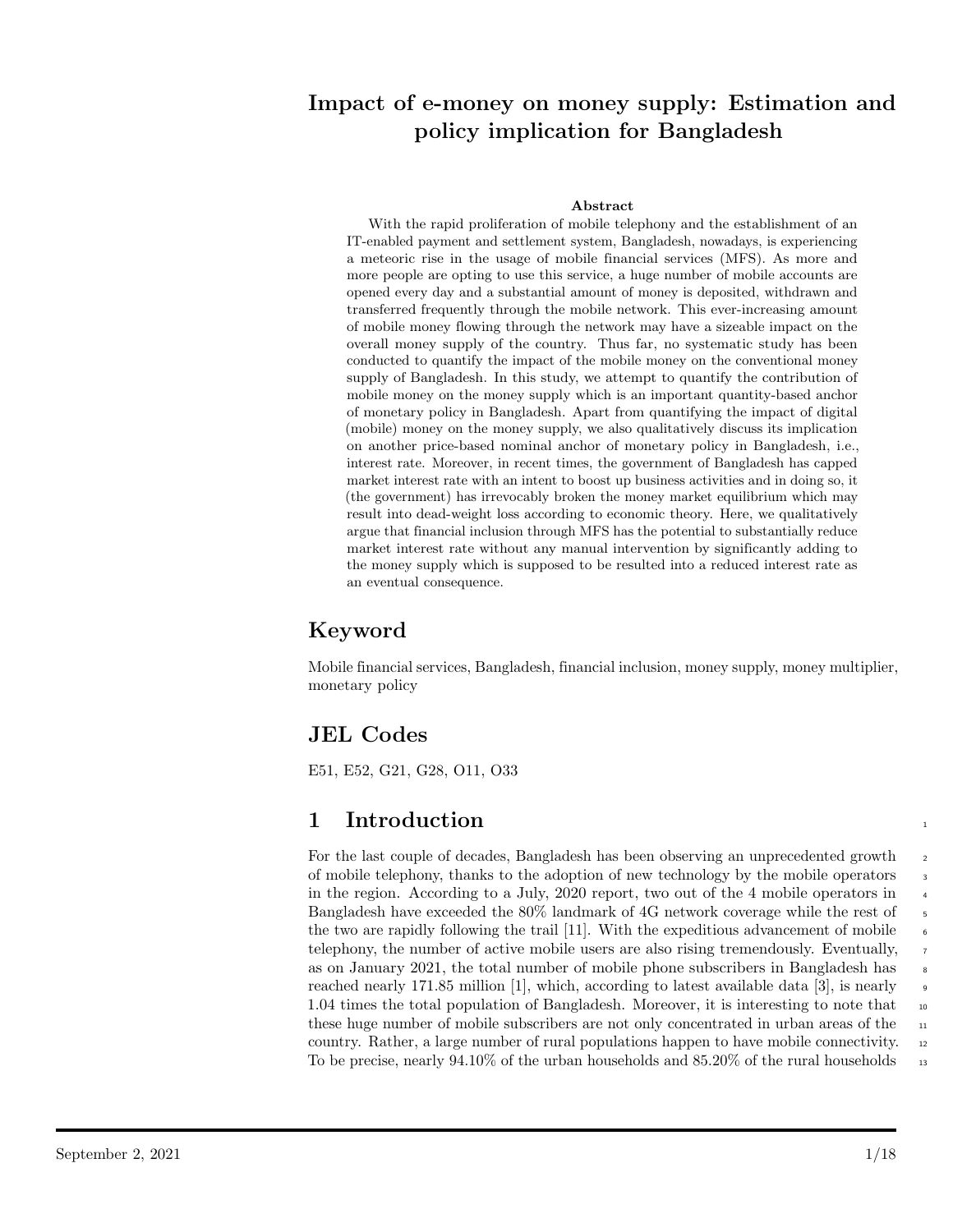in Bangladesh are seamlessly connected to the mobile network according to the latest <sup>14</sup> government survey [4]. The survey also reveals that  $53.20\%$  of the male respondents 15 tend to use mobile internet while only  $34.20\%$  of women participants happen to do so [5].  $_{16}$ 

Apart from access to mobile telephony, people, in some cases of MFS transactions, <sup>17</sup> need to subscribe to internet packages in order to unravel the true benefits of MFS. To 18 our surprise, data from Bangladesh Telecommunication Regulatory Commission (BTRC), <sup>19</sup> the telecommunication controlling and bandwidth allocating authority of Bangladesh, <sub>20</sub> unveil that as on January, 2021, the total number of mobile internet subscribers reaches  $_{21}$ an astounding 103.19 million while the number of ISP and PSTN subscribers is next to  $_{22}$ 9.52 million [2]. Combining the two, Bangladesh apparently has nearly 112.71 million 23 internet subscribers out of its 164.69 million population. So, approximately  $68.44\%$  of  $_{24}$ the Bangladeshi households have access to internet which is quite a formidable feat for  $\frac{1}{25}$ Bangladesh being a least developed country only to be fully graduating to a lower middle  $_{26}$ income one not earlier than 2026 according UN recommendation  $[6]$ . These extensive  $\frac{27}{27}$ mobile networks and internet coverages throughout the country can be considered as an 28 important stepping stone towards mobile financial inclusion in Bangladesh. <sup>29</sup>

Due to proliferation of mobile telephony and availability of data network around 30 the country, MFS is gaining popularity amongst retail customers and micro-merchants  $\frac{31}{21}$ in Bangladesh. According to a consumer behavior survey conducted in association  $\frac{32}{2}$ with UN Capital Development Fund (UNCDF), it is observed that around  $30\%$  of the  $\frac{33}{10}$ micro-merchants in Bangladesh tend to use mobile financial services to conduct their <sup>34</sup> business  $[12]$  which, indeed, is quite an achievement. In fact, providing financial services  $\frac{12}{35}$ to the impoverished segments as well as to the micro-merchants at little to no cost  $\frac{36}{100}$ has become a major enabler of economic development in the developing and the least  $\frac{37}{27}$ developed countries  $[8]$ ,  $[9]$ . Some studies have even suggested that the absence of  $\overline{\phantom{a}}$ an inclusive financial system may add to persistent income inequality and dampened <sup>39</sup> economic growth [8] and Bangladesh is doing quite well in this regard using its ever- <sup>40</sup> growing mobile networks.

With such an extensive market penetration by the mobile operators, mobile financial  $\frac{42}{42}$ services can come out to be an effective tool for promoting financial inclusion in rural  $_{43}$ and slum areas of Bangladesh. According to the latest data released by the Central <sup>44</sup> Bank, as on June, 2021, there are nearly 101.24 million mobile accounts operating in  $\epsilon$ Bangladesh of which 58.67% or 59.40 million are rural accounts [7]. During the height of  $\frac{46}{10}$ the COVID-19 pandemic, many micro-merchants either partially or fully transitioned to  $\frac{47}{47}$ mobile financial services instead of regular cash based transactions and interestingly a <sup>48</sup> significant sum of these micro-merchants turns out to be female [13]. So, apart from <sup>49</sup> making considerable impacts in promoting financial inclusion in the rural Bangladesh, so MFS is also working diligently in reducing gender inequality in financial sectors of  $\overline{51}$ Bangladesh by empowering woman to some extent [13]. To date, numerous analyses  $\frac{52}{2}$ have been conducted to judge the efficacy of MFS in promoting financial inclusion,  $\overline{5}$ reducing gender inequality, woman empowerment through MFS merchant accounts and  $_{54}$ its contribution to overall economic development in the context of Bangladesh. But, to  $\frac{55}{100}$ the best of our knowledge, no systematic study has ever been conducted to investigate the  $\frac{56}{56}$ role digital money issued by MFS providers on the overall money supply of the economy.  $57$ Here, we argue that the digital money issued by the MFS providers can significantly  $\frac{58}{10}$ interrupt total currency in circulation, narrow and broad money supply of the country 59 and we all know that the monetary aggregates, namely narrow money and broad money  $\sim$ are two important quantity based anchors of monetary policy in Bangladesh [43]. In the  $\epsilon_{61}$ process of manipulating money supply, e-money issued by the MFSs can also interact  $\epsilon_2$ with the price-based nominal anchors of the monetary policies in Bangladesh, i.e., short  $\epsilon$ term nominal interest rate. As the nominal anchors are disrupted, so are the target  $\epsilon$ variables including inflation, consumer price index and the alike. In this study, we  $\epsilon$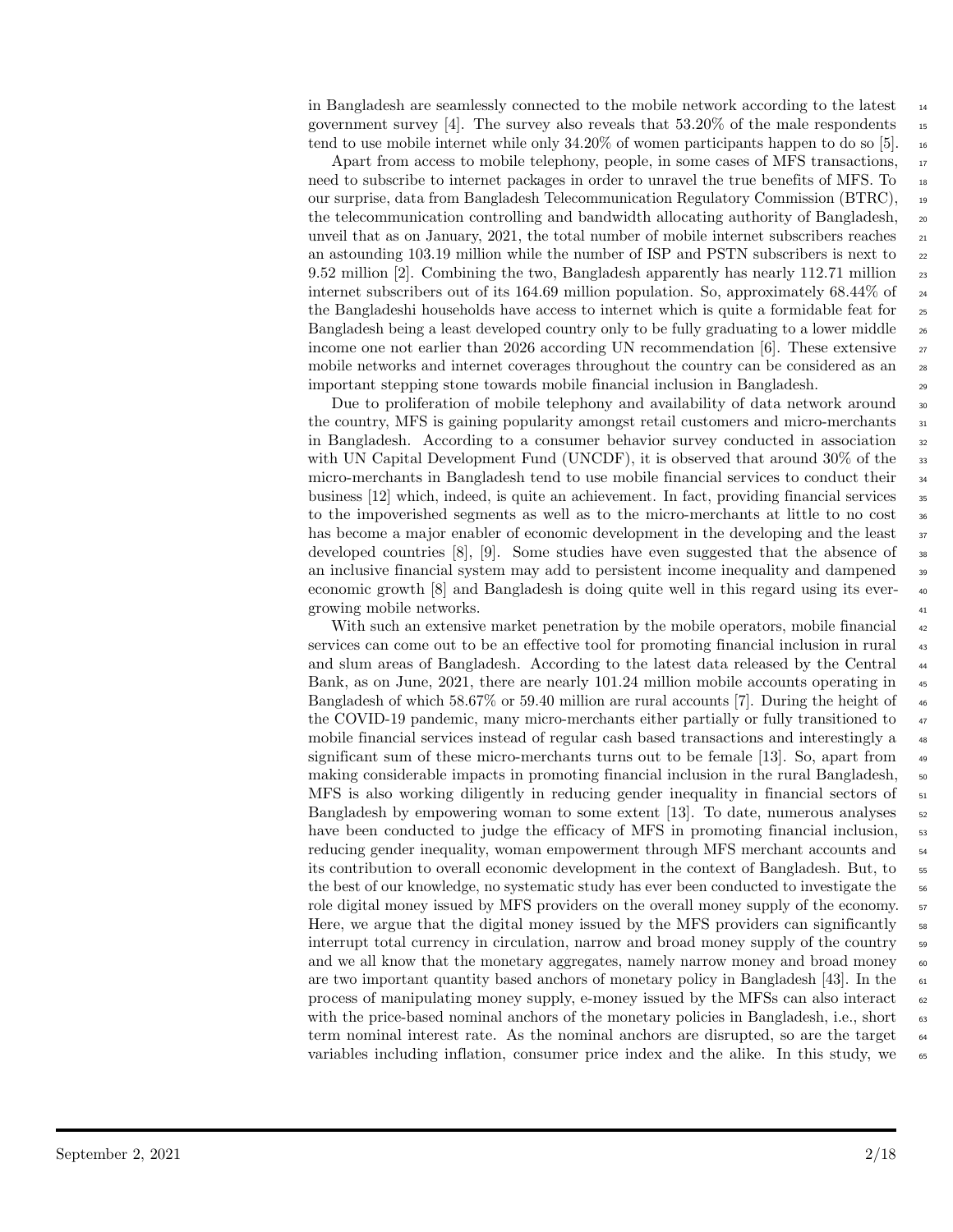quantify the changes in currency outside banks as well as the changes in narrow and  $\epsilon$ broad money supply brought about by the digital money issued by the MFS providers  $\sigma$ and qualitatively discuss its implication on interest rate in light of monetary theory.  $\epsilon$ The rest of the article is organized as follows: Section: 2 provides some preliminary  $\epsilon_{9}$ definitions of the terms used in the analysis for clarification of the exposition. Section:  $3\pi$ briefly discusses the current state of mobile financial services in Bangladesh. Section:  $\pi$ 4 illustrates different services provided by the MFSs in Bangladesh and explains their  $\frac{72}{2}$ implications on money stocks. Section: 5 provides the methodology used for empirical  $\frac{7}{2}$ analysis. Section: 6 elaborates the findings of empirical results. Section: 7 provides a  $_{74}$ brief discussion and policy implication of the exposition presented here. Finally, Section:  $\tau$ 8 concludes the article.

### 2 Some preliminary definitions  $\overline{7}$

Before delving into detail, a few preliminary definitions are required for clarity of  $\pi$ exposition presented here. The set of the set of the set of the set of the set of the set of the set of the set of the set of the set of the set of the set of the set of the set of the set of the set of the set of the set

- Electronic money: Electronic money, better known as e-money, is a monetary  $\frac{80}{100}$ value issued by any licensed MFS provider which represents a claim of the bearer  $81$ (of the e-money) on its issuer [17]. The issuer of the e-money, i.e., the MFS first  $\frac{82}{10}$ receives an equal amount of legal tenders from intended customers before issuing  $\frac{1}{3}$ the e-money. The e-money thus received by the customers is redeemable at the 84 agent points of the respective MFS and can also be used to purchase on different ss e-commerce/f-commerce sites, utility bill payments, mobile recharge and many  $\frac{86}{100}$ more as per the provisions provided by the respective MFS.
- Trust cum settlement account (TCSA): According to Bangladesh Mobile <sup>88</sup> Financial Services (MFS) Regulations 2018 [17], every mobile financial service <sup>89</sup> provider needs to open and operate a trust cum settlement account  $(TCSA)$  with a  $\Box$ scheduled bank and the balance at that account at any point of time must not be  $\frac{91}{100}$ less than the cumulative amount of e-money issued by the MFS [18]. Bangladesh  $_{92}$ Bank, the central monetary authority of Bangladesh, will oversee the trust account 93 and if any deficiency in the trust account is detected, i.e., the balance in the TCSA  $_{94}$ of an MFS becomes less than the e-money it has issued, Bangladesh Bank will <sup>95</sup> instruct the trustee of the respective MFS to fill up the gap as early as possible.  $\frac{1}{96}$ Moreover, the TCSA must be kept separate from other operational bank accounts  $\frac{97}{97}$ of the MFS.  $\frac{98}{25}$
- Monetary base (MB): Monetary base (MB) or base money refers to the total  $\Box$ amount of bank notes and coins issued by the central bank that are still in  $\frac{100}{200}$ circulation. The bank notes in Bangladesh are issued by Bangladesh Bank against <sup>101</sup> some pre-specified types of assets as indicated in the section:  $30(1)$ , clauses (a)-(b) 102 of Bangladesh Bank Order 1972 [42]. Types of assets against which currency can be <sup>103</sup> issued include gold coins, gold bullion, silver coins, silver bullion, Special Drawing <sup>104</sup> Rights (SDR), Asian Monetary Unit, Islamic Dinars, Taka coins issued by the <sup>105</sup> ministry of finance, some permissible types of bill of exchanges and promissory <sup>106</sup> notes as specified in clauses (a)-(b) of section:  $30(1)$  of the said act and most  $107$ notably, against government guarantees. To see a realistic view of the assets <sup>108</sup> against which paper currency is issued in Bangladesh, one can consult the issue <sup>109</sup> department balance sheet of Bangladesh Bank [10]. Total amount of currency thus <sup>110</sup> issued by the central bank is known as the Monetary Base (MB). Monetary base <sup>111</sup> (MB) is also frequently referred to as base money, high powered money, reserve  $_{112}$ money, outside money, central bank money etcetera and it is this money that 113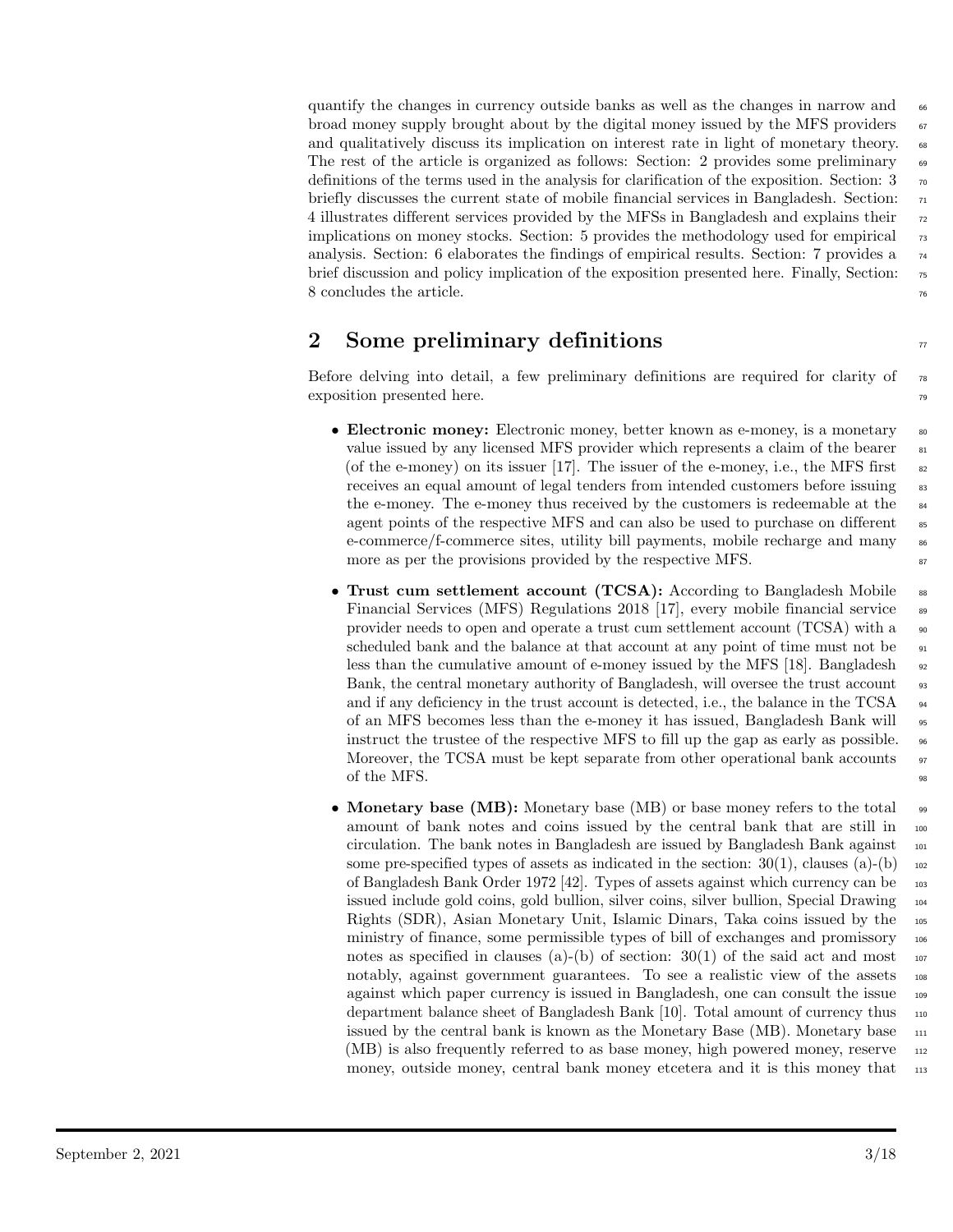eventually gives birth to all the demand and time deposits in the economy through  $_{114}$ the process of fractional reserve banking. Precisely, monetary base constitutes <sup>115</sup> total currency circulating in public, physical vault cash of the commercial banks <sup>116</sup> and the commercial bank's reserve held in the custody of the central bank [23]. 117

- Currency outside bank: Currency outside bank includes all the bank notes 118 and coins that are physically held by the households, companies and all other  $_{119}$ economic entities at a certain point of time [19]. However, people's demand and <sub>120</sub> time deposits with the depository money banks are not included into currency 121 outside bank as they are illiquid to some extent. Currency outside bank is usually <sup>122</sup> considered as the most liquid form of currencies and can be used upright to make <sup>123</sup> any purchase without the use of any electronic medium like plastic cards, mobile <sup>124</sup> wallets etcetera. 125
- Narrow money (M1): According to the OECD definition, narrow money (M1)  $_{126}$ comprises currencies, i.e., banknotes and coins, plus overnight bank deposits [20]. <sup>127</sup> To be precise, it includes currencies outside banks, deposits maintained by the <sup>128</sup> financial institutions with the central bank (both the required reserve and excess <sup>129</sup> reserve) and the total demand deposits of the public maintained with the financial 130 institutions and banks that are revocable on demand without any penalty which is 131 in contrast to time deposits which have specific maturities and cannot be withdrawn 132 before the maturity period without incurring penalties. Thus currency outside 133 banks is a subset of the narrow money  $(M1)$ .
- Broad money: According IMF's International Financial Statistics, broad money 135 (M2) consists of currency outside bank, total demand and time deposits in banks <sup>136</sup> and non-bank financial institutions [21]. Thus the narrow money  $(M1)$  is a subset 137 of the broad money  $(M2)$ . M2 is one of the key economic indicators often used  $_{138}$ to forecast inflation using the quantity theory of money [22]. And in Bangladesh, <sup>139</sup> it is also one of the quantity-based nominal anchors of the half yearly monetary <sup>140</sup> policy statements formulated by Bangladesh Bank [43].
- Money multiplier (MM): Money multiplier (MM) refers to the ratios of different  $_{142}$ monetary aggregates like M1, M2 to the total monetary base (MB). In fact, money  $_{143}$ multiplier represents the number of times the base money has been multiplied  $_{144}$ through successive savings and lending and this process is formally known as <sup>145</sup> fractional reserve banking. So, it can be estimated by dividing different monetary <sup>146</sup> aggregates like M1, M2, M3 etcetera by the monetary base. Thus, depending  $_{147}$ upon the monetary aggregates used as a numerator in the estimation of money <sup>148</sup> multiplier, the value and interpretation of the money multiplier (MM) varies. In <sup>149</sup> this study, we define and calculate two different money multipliers namely narrow <sup>150</sup> money multiplier  $(MM_n)$  and broad money multiplier  $(MM_b)$  and they are defined 151 in the following manner.

$$
MM_n = \frac{M1}{MB}
$$

$$
MM_b = \frac{M2}{MB}
$$

### 3 Current state of mobile financial services in Bangladesh

Due to mobility, availability and personalized services without waiting time, mobile <sup>154</sup> financial services are gaining momentum and are spreading rapidly across South Asia, <sup>155</sup> Sub-Saharan Africa and other developing and least developed countries across the <sup>156</sup>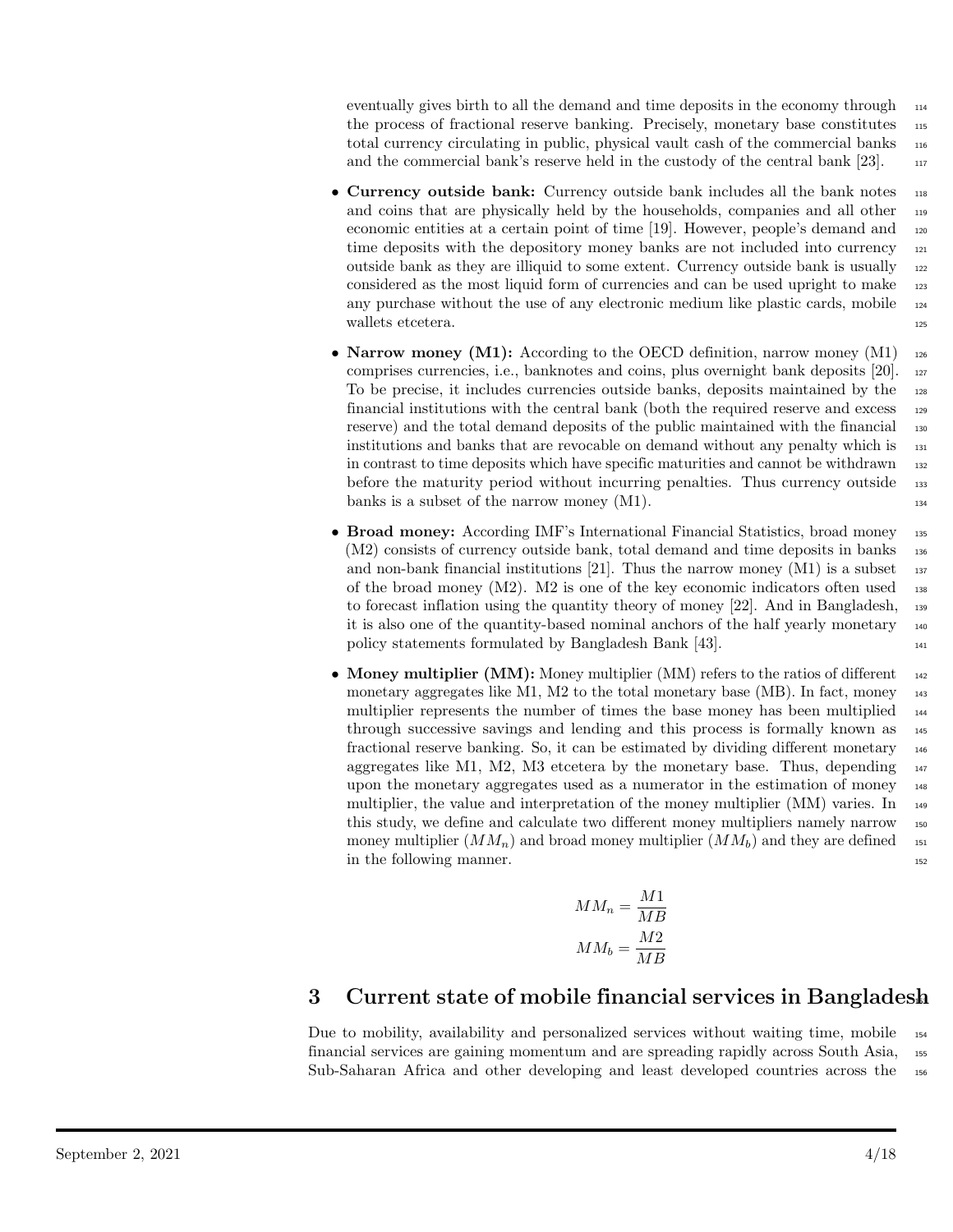| Serial no.     | Description           | Amount in April, 2021 | Amount in May, 2021 | %<br>Change      |
|----------------|-----------------------|-----------------------|---------------------|------------------|
|                |                       |                       |                     | 2021<br>(April,  |
|                |                       |                       |                     | to May, $2021$ ) |
|                | of Banks cur-<br>No.  | 15                    | 15                  |                  |
|                | rently providing the  |                       |                     |                  |
|                | Services              |                       |                     |                  |
| $\overline{2}$ | No. of agents         | 1,061,128             | 1,086,018           | $2.3\%$          |
| 3              | No. of registered     | 964.76                | 981.32              | 1.7%             |
|                | clients in Lac        |                       |                     |                  |
| $\overline{4}$ | of active ac-<br>No.  | 367.49                | 396.50              | 7.9%             |
|                | counts in BDT Lac     |                       |                     |                  |
| 5              | No. of total transac- | 304,978,609           | 346,701,611         | 13.7%            |
|                | tion                  |                       |                     |                  |
| 6              | Total transaction in  | 63,478.85             | 71,246.88           | 12.2\%           |
|                | $taka(in\;core\;BDT)$ |                       |                     |                  |
| 7              | No. of daily average  | 10,165,954            | 11,183,923          | $10\%$           |
|                | transaction           |                       |                     |                  |
| 8              | Average daily trans-  | 2,115.96              | 2,298.29            | $8.6\%$          |
|                | action (in crore BDT) |                       |                     |                  |

#### Table 1. Summarized statistics of MFS activities in Bangladesh for two consecutive months. Data source: [24]

globe [14] and Bangladesh is no exception. However, Bangladesh currently allows only a <sup>157</sup> bank-led MFS model whereby a bank operates MFS services as a product or it may form 158 a subsidiary to do so holding at least 51% of the voting shares of the MFS providers' <sup>159</sup> total stock amount [17]. In Bangladesh, Mobile Financial Service (MFS) was effectively 160 launched for the first time in March, 2011 [15] and to date there are 15 MFS providers  $_{161}$ working throughout the country rendering a wide range of services including cash-in and  $_{162}$ cash-out at an extensive number of agent points, facilitating person to person (P2P), <sup>163</sup> business to person (B2P), person to business (P2B) transactions, merchant payments, <sup>164</sup> government payments and inward remittances to name a few [16]. In contrast to the <sup>165</sup> bank and other non-bank financial institutions, today, MFS agents are reaching the <sup>166</sup> remotest part of the country. According to latest available data, the 15 MFS providers  $_{167}$ are now operating with more than 1 million agents (both urban and rural) serving an <sup>168</sup> active customer base of over 39 million while the number of registered clients is as high  $_{169}$ as 98 million as on May, 2021 (see Table: 1). Table: 1 portrays a comparative position  $\frac{170}{20}$ of consolidated MFS operations in Bangladesh for two consecutive months. <sup>171</sup>

From Table: 1, it can be seen that every MFS parameter except the number of MFS 172 providers increases significantly from April to May 2021 and, not to mention, this is not  $\frac{173}{173}$ the case for two months only. Rather, MFS transaction volume, transaction number, <sup>174</sup> number of account holders, number of agent points are also increasing tremendously in  $_{175}$ every single month to come  $[24]$ .

From Table: 1, it is also evident that, in every month, more than 30 crore MFS  $_{177}$ transactions take place and the total volume associated with it comes close to BDT  $_{178}$  $60,000-70,000$  crore. Meanwhile, the number of average daily transactions through MFS  $_{179}$ amounts to more than BDT 1.0 crore with a monetary value higher than BDT 2000 180 crore 1. Thus we can say, the MFS providers in Bangladesh have successfully penetrated <sup>181</sup> the local market faster and more conveniently than their peers, i.e., banks. In contrast, <sup>182</sup> banks are lagging behind on the national drive of financial inclusion due to extensive <sup>183</sup> establishment costs and scanty returns for their rural branches. So, from business <sup>184</sup> perspective, the banks are indeed reluctant to open and operate rural branches. As on <sup>185</sup> May, 2021, the total number of bank branches in Bangladesh is found to be 10.765 of 186 which 5,594 branches are urban while the rest 5171 are rural [25]. Bangladesh Bank, the  $_{187}$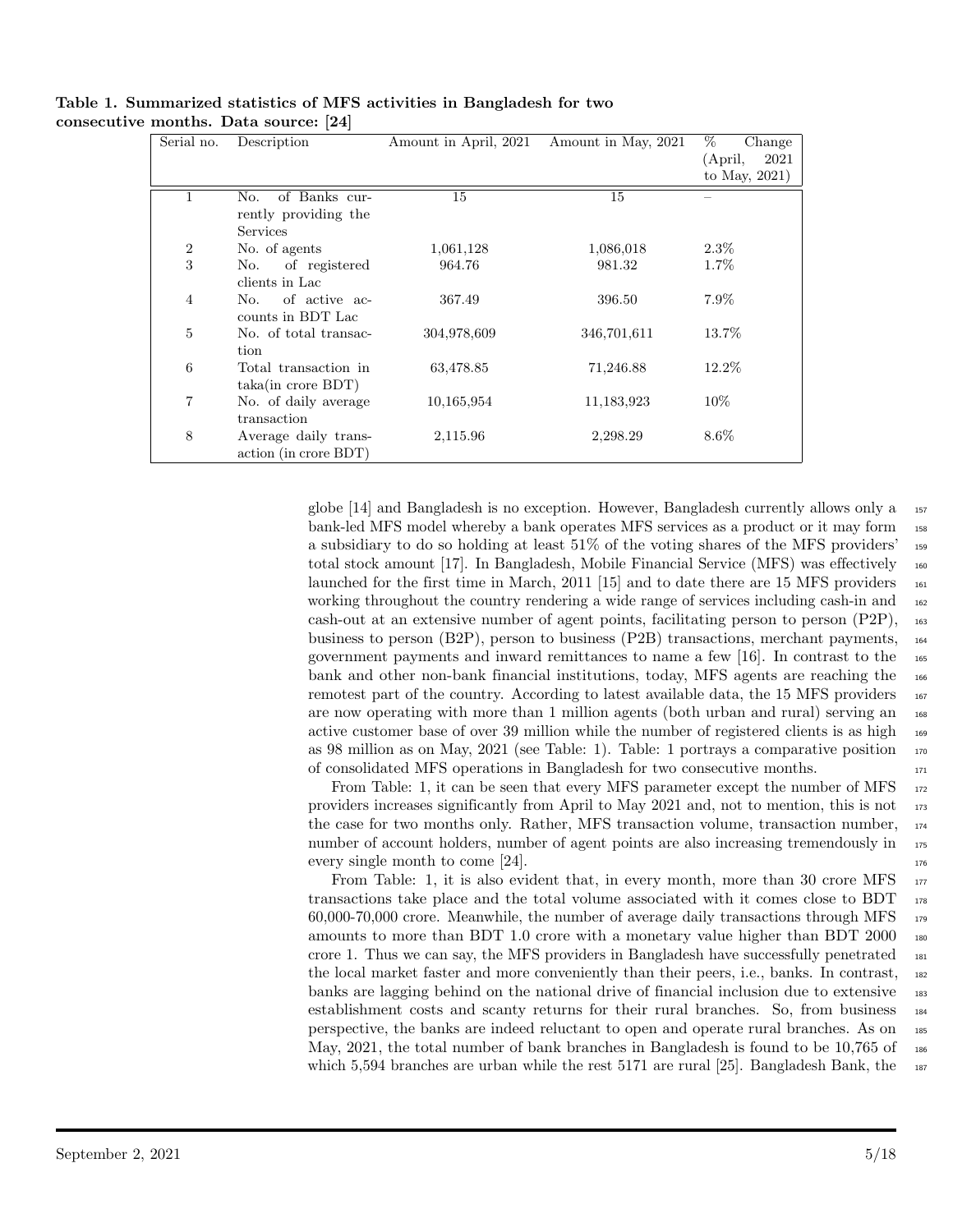central bank of Bangladesh is continuously insisting the scheduled banks to open rural <sup>188</sup> branches with a view to bring the unbanked community under the banking umbrella. To 189 do so, Bangladesh Bank has released 'Prudential Regulations for Banks: Selected Issues' <sup>190</sup> in which the scheduled banks are instructed to open new branches in 1:1 ratio, i.e., for <sup>191</sup> every new urban branch, the bank must need to open a rural branch also in order to get  $_{192}$ banking license for the newly opened urban branch [26]. But, opening a bank branch <sup>193</sup> requires substantial investment in infrastructure, ICT equipment, network connectivity <sup>194</sup> and necessary staffing. The huge investment thus needed to open a branch in remote 195 places does not usually pay back as the deposits, in the rural area, are scanty and <sup>196</sup> businesses are virtually non-existent where most of the inhabitants rely on agriculture, <sup>197</sup> cottage industry and personal farming. To effectively circumvent the difficulties of <sup>198</sup> opening rural branches and, at the same time, to remain in the business, banks have <sup>199</sup> come out with an innovative solution: Instead of opening a full-fledged branch in the <sup>200</sup> rural area, banks rather opt to open some agent points. An agent point is non other <sub>201</sub> than a small banking booth providing limited scale financial services to the unbanked  $_{202}$ community. To streamline agent banking operations across the country, Bangladesh <sup>203</sup> Bank has issued agent banking guideline back in 2017 [27]. Since then Bangladesh has  $_{204}$ seen a rapid escalation of agent banking activities and as on May, 2021, total number <sup>205</sup> of agents and outlets reaches  $12,643$  and  $16,807$  respectively [25]. Out of  $12,643$  agent  $_{206}$ banking points, 1757 of them are urban while the rest  $10,886$  are rural. On the other  $_{207}$ hand, out of 16,807 agent banking outlets, 2167 are urban and 14,640 are rural. So, as  $_{208}$ on May, 2021, the total number of rural bank branches and rural agent banking points <sup>209</sup> and outlets sum up to be 30,697. On the contrary, the total number of urban bank  $_{210}$ branches and urban agent banking points and outlets comes up as 9518. However, the <sup>211</sup> total number of MFS agents as on May, 2021 is determined to be  $10,86,018$  1. These  $_{212}$ figures are quite indicative of the fact that MFS agent points are substantially higher <sup>213</sup> than the banks and their agent banking points and outlets combined and thus adding <sup>214</sup> greatly to the continuous process of financial inclusion in Bangladesh. <sup>215</sup>

### 4 Services provided by MFS and their impact on <sup>216</sup>  $\mathbf{money}$  supply  $\sum_{217}$

The following list provides some of the permissible financial services offered by the MFS <sub>218</sub> agents in Bangladesh.

- Cash-in: One of the most significant services rendered by the MFSs in Bangladesh <sub>220</sub> is the cash-in facility. The term cash-in implies the exchange of cash (legal tender)  $_{221}$ for e-money. Cash-in transaction directly effects currency outside bank, narrow <sup>222</sup> money and in turn the broad money also. When the customer hands over the 223 cash to an MFS agent, the agent receives the cash, eventually deposits it into the <sup>224</sup> TCSA of its mother MFS and issues an equivalent amount of e-money in favor of <sup>225</sup> the customer  $[17]$ . As a result, the balance of the TCSA increases by the extent  $\frac{226}{2}$ of the cash-in transaction. Through cash-in transaction, currency outside bank <sup>227</sup> enters into the banking system, i.e., in the TCSA of the respective MFS which  $_{228}$ is maintained with a scheduled bank as a regulatory requirement. These newly <sup>229</sup> injected monies then eventually get multiplied according to the theory of money <sup>230</sup> multiplier. 231
- Cash-out: Cash-out transaction takes place when an owner of e-money wishes 232 to convert his/her digital balance to physical currencies. To do so, he/she needs  $_{233}$ to go to some agent points and withdraws cash in exchange of his/her electronic <sup>234</sup> money. Through cash-out transaction, customers' liability of the MFS reduces by <sup>235</sup>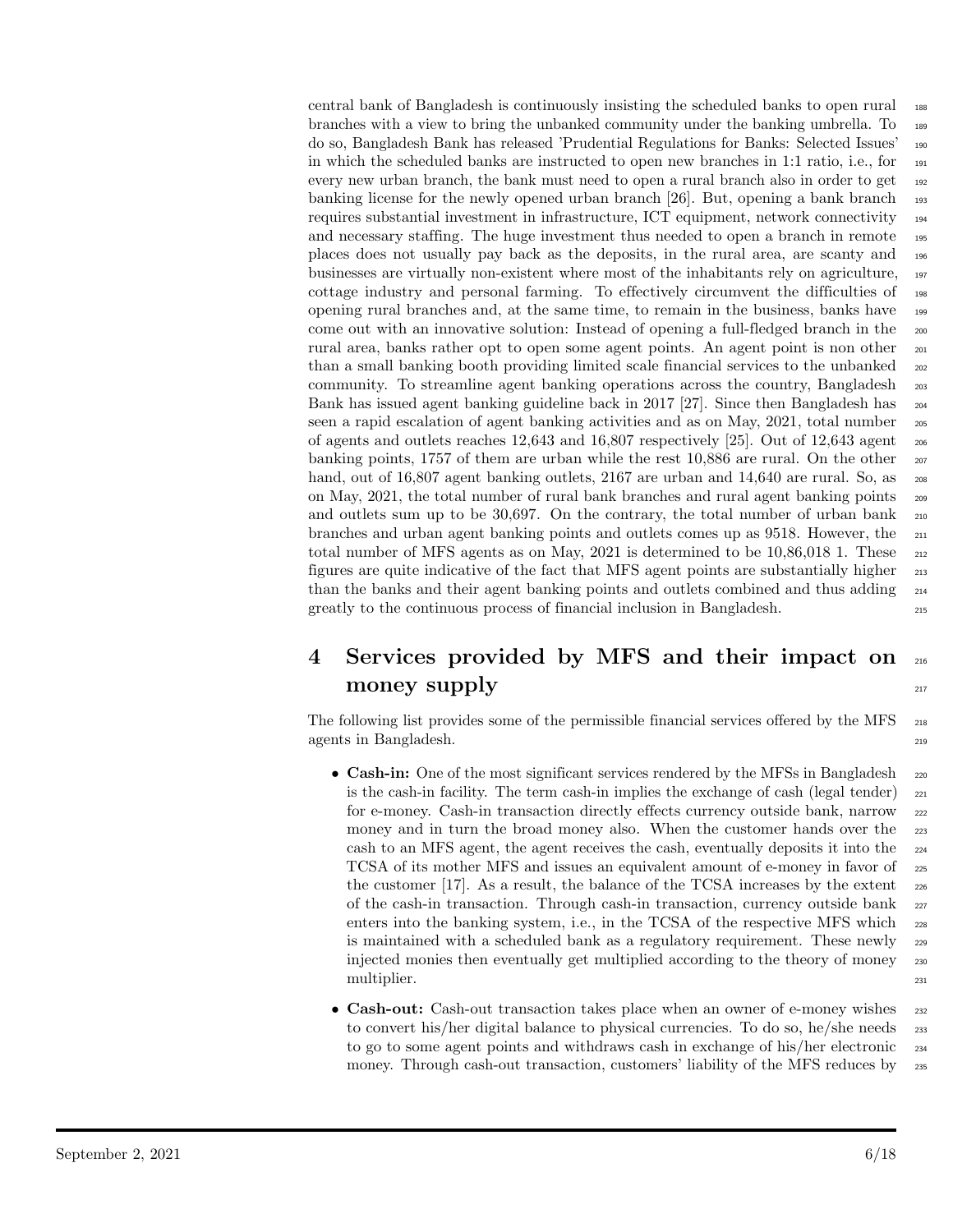the extent of the cash-out transaction and it will eventually gets reflected into the <sup>236</sup> balance of its TCSA [17]. As the customer liability reduces, so does the balance of 237 the TCSA. In cash-out transaction, physical currency comes out of the banking 238 channel and enters into people's wallet and is eventually used to make transactions <sup>239</sup> in cash form. So, due to cash-out transaction, currency outside bank increases and <sup>240</sup> narrow and broad money decreases. 241

- **P2P transaction:** In P2P transaction, electronic money is transferred from one 242 of the MFS customer accounts to another account. So, no change in e-money <sup>243</sup> issued/withdrawn occurs in the process. So, the total customers' liability for the <sup>244</sup> respective MFS does not change and its balance at TCSA remains the same as <sup>245</sup> before. As no money enters or leaves the banking system, no alteration occurs in <sup>246</sup> any of three monetary aggregates, namely currency outside bank, narrow money <sup>247</sup> (M1) and broad money (M2). The beneficiary of the P2P transaction may opt <sup>248</sup> to cash-out his/her money which may alter currency outside bank as well as <sup>249</sup> narrow money (M1) and broad money (M2) also. However, the impact of cash-out  $_{250}$ transaction by the receiving entity has already been accounted for in consolidated <sup>251</sup> monthly cash-out transaction data. So, at this stage, we no longer need to worry 252 about the impact of cash-out by the beneficiaries of the P2P transaction on currency <sup>253</sup> outside bank, narrow money and broad money as it is already taken cared of as <sup>254</sup> part of monthly cash-out transaction.
- Salary Disbursement (B2P): Companies often prefer to disburse salaries to 256 their employees through B2P transactions using MFS. During this transaction, <sup>257</sup> money is transferred from the company's bank account to MFS's bank account. <sup>258</sup> MFS then stores the money received from the business into its TCSA and issues <sup>259</sup> an equal amount of e-money to be disbursed to the respective employees. Also, in <sup>260</sup> this transaction, balances in company's bank account are simply transferred to the <sup>261</sup> MFS's TCSA account. Thus no money enters/leaves the banking channel and all  $_{262}$ the above three monetary aggregates remain unchanged. However, the employees  $_{263}$ may choose to cash-out and in the process, they may alter the three monetary <sup>264</sup> aggregates discussed above. Howver, the cumulative volumes of all such cash-outs <sup>265</sup> are already addressed as part of monthly cash-out transaction. <sup>266</sup>
- Utility bill payment (P2B): P2B transactions are often used by the MFS users  $_{267}$ for utility bill payments. For the payment of utility bills, e-money from MFS <sup>268</sup> customers' account is debited and eventually credited to utility service providers' <sup>269</sup> bank accounts. As the MFS customers' e-money accounts are debited, MFS's <sup>270</sup> external liability reduces and it gets reflected into the balance of its TCSA, i.e., 271 its balance is reduced by the amount of the utility bill. At the same time, utility  $272$ service providers' bank accounts are credited. So, total bank deposits remain  $273$ unaltered and no cash inflow/outflow occurs to or from the banking system. Utility  $_{274}$ provider may withdraw cash from their respective bank account. But, that does <sup>275</sup> not constitute an MFS transaction and should not be the subject of this study. 276
- Merchant payments: In this transaction, e-money is only transferred from the 277 purchasers' accounts to merchants' accounts. So, the volume of e-money issued <sup>278</sup> does not change. As a result, the MFS's TCSA maintains the same balance <sup>279</sup> as before and no additional bank deposit is created or withdrawn leaving the <sup>280</sup> monetary aggregates totally uninterrupted. If the respective merchant wishes to <sup>281</sup> cash-out, only then currency outside bank, M1 and M2 are changed. All such <sup>282</sup> realized cash-out transactions have already included into total monthly cash-out 283 transaction. 284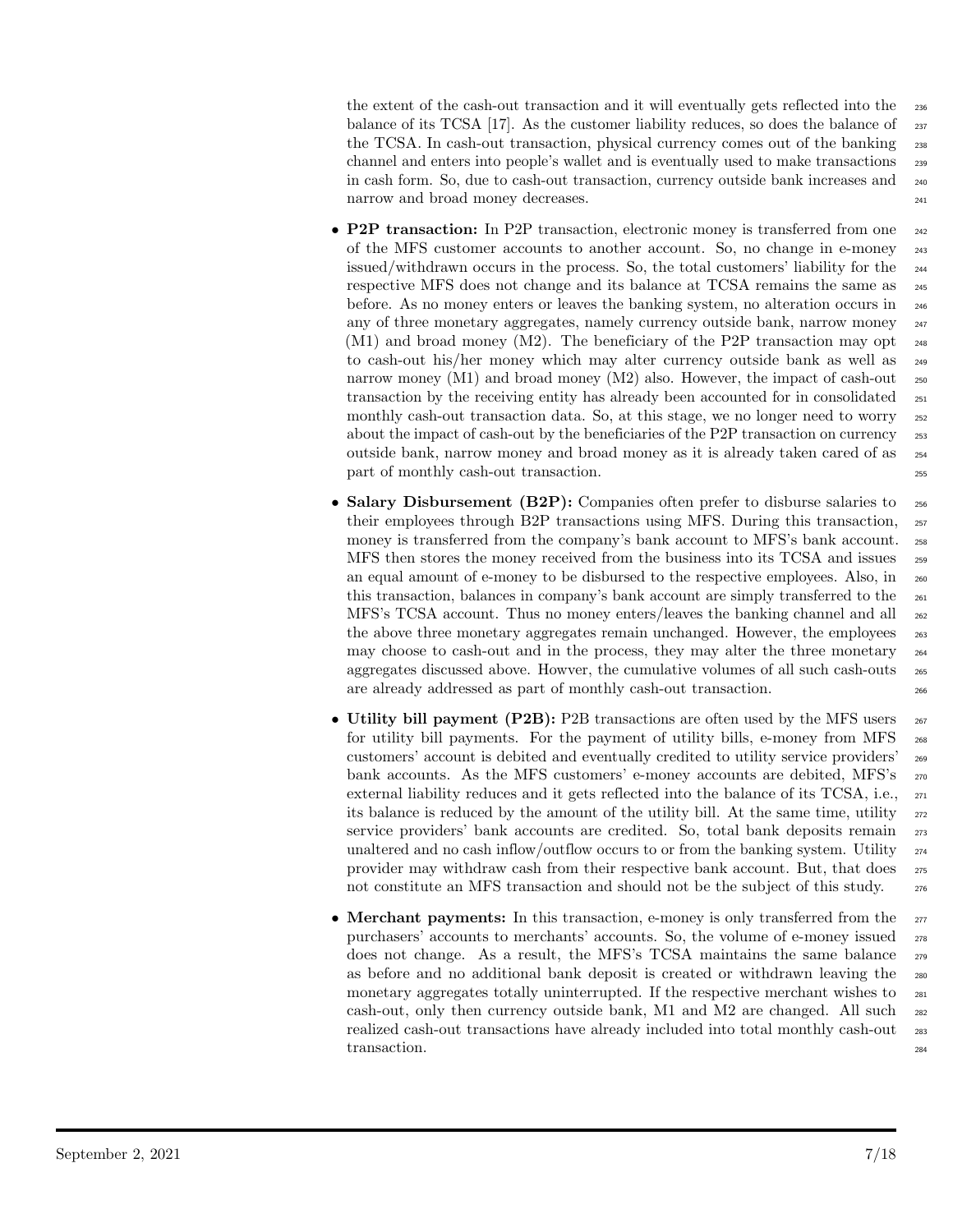- Government payments: Examples of G2P payments include disbursements of 285 elderly allowances, freedom fighter allowances, agricultural subsidies among others. <sup>286</sup> In this type of transaction, money from government's bank account is transferred <sub>287</sub> to the respective MFS's TCSA account and the MFS then issues an equivalent 288 amount of e-money in favor of the respective beneficiaries. So, the total bank <sup>289</sup> deposits do not change as it is simply transferred from government account to <sup>290</sup> MFS's TCSA and no money leaves or enters the banking channel until and unless <sup>291</sup> the beneficiaries opt to cash-out. Meanwhile, the beneficiaries may opt to cash-out <sup>292</sup> their allowances and in the process, they may alter currency outside bank, M1 and <sup>293</sup> M2. Like before, the impact of all such cash-out transactions have already been  $_{294}$ accounted for as part of the total monthly cash-out transaction. <sup>295</sup>
- Inward remittances: Currently, anyone residing outside of Bangladesh can 296 legally send money to their kith and kin through MFS. The MFS can only handle 297 foreign remittances if it is received as credit through the nostro accounts of some <sup>298</sup> scheduled commercial banks operating in Bangladesh under authorized dealer (AD) <sup>299</sup> license [17]. The remittance receiving bank will then hand over an equivalent <sub>300</sub> amount of BDT to the respective MFS. So, the MFS's TCSA is increased while  $_{301}$ the remittance receiving bank's local currency deposit is decreased. So, total  $\frac{302}{100}$ volume of local currency deposit remains unchanged and so are the monetary <sup>303</sup> aggregates of the local land. However, the remittance receiving bank's foreign  $_{304}$ currency deposit is increased as its nostro accounts are credited. These nostro <sup>305</sup> accounts are maintained with some foreign banks operating abroad and are part <sup>306</sup> of the money supply of the respective foreign land. Thus the total money supply <sup>307</sup> of the remittance receiving country remains virtually unchanged after receiving <sup>308</sup> foreign remittances. Meanwhile, the MFS will then issue an equivalent amount  $\frac{309}{200}$ of e-money in favor of the respective beneficiaries. If the beneficiaries choose to <sup>310</sup> cash-out their e-money, only then currency outside banks as well as the other two <sup>311</sup> monetary aggregates are changed accordingly. However, the amount cashed-out by <sup>312</sup> the respective beneficiaries of the foreign remittances during a particular month  $\frac{313}{2}$ has already been included into the consolidated monthly cash-out transaction.  $\frac{314}{2}$

The following tables summarize the impacts of the aforementioned transactions on <sup>315</sup> the three monetary aggregates, namely currency outside bank, narrow money  $(M1)$  <sub>316</sub> and broad money  $(M2)$ . The first table assumes that in a particular month, the total  $\frac{317}{212}$ volume of cash-in, cash-out, P2P, B2P, P2B, merchant payment, government payment <sup>318</sup> and inward remittances cleared by the MFS agents throughout the country amount to <sup>319</sup>  $A, B, C, D, E, F, G$  and H respectively.

Table 2. Effect of MFS transactions on monetary aggregates during a given month

| N <sub>o</sub> | Transaction type          |                   | Transaction amount Currency outside bank | M1                    | M2                    | <b>TCSA</b>            |
|----------------|---------------------------|-------------------|------------------------------------------|-----------------------|-----------------------|------------------------|
| $\pm$          |                           | (3)               | $\pm$                                    | (5)                   | (6)                   |                        |
|                | $Cash-in$                 |                   | $-A$                                     | $+A \times MM_n$      | $+A \times MM_b$      | $+A$                   |
| ച              | $\operatorname{Cash-out}$ | В                 | $+ B$                                    | $-B \times MM_n$      | $-B \times MM_h$      | $-B$                   |
| 3              | P2P                       |                   |                                          |                       |                       |                        |
|                | B2P                       |                   |                                          |                       |                       | $+D$                   |
| 5              | P2B                       |                   |                                          |                       |                       | $-E$                   |
| 6              | Merchant payment          |                   |                                          |                       |                       |                        |
|                | Government payment        | G                 |                                          |                       |                       | $+G$                   |
| 8              | Inward remittances        |                   |                                          |                       |                       | $+H$                   |
| Total:         |                           | $A + B + C + D +$ | $B-A$                                    | $(A - B) \times MM_n$ | $(A - B) \times MM_b$ | $\frac{A-B+D-E+}{G+H}$ |
|                |                           | $E + F + G + H$   |                                          |                       |                       |                        |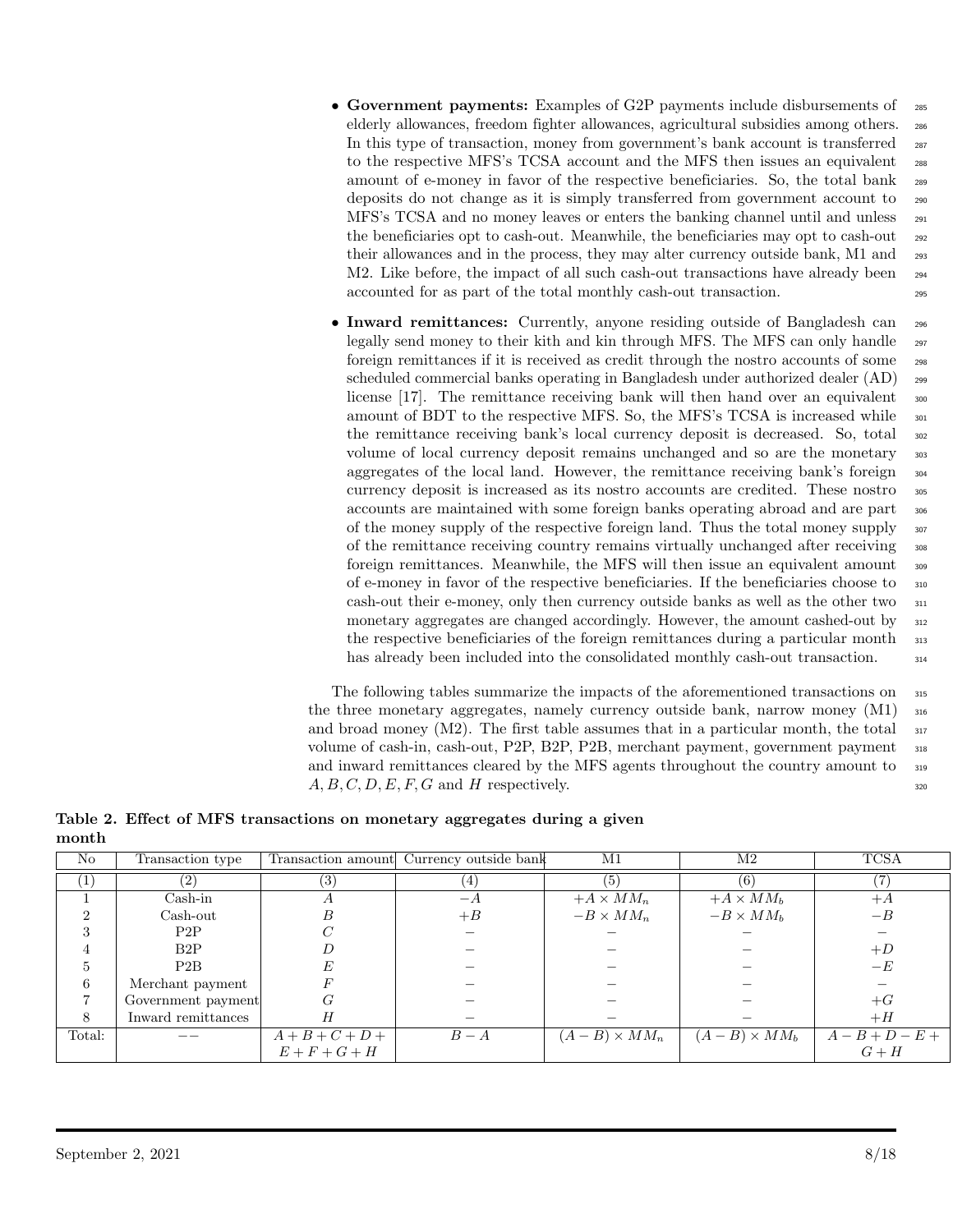The Table: 2 summarizes the impact of different MFS transactions on various  $\frac{321}{221}$ monetary aggregates as well as on TCSA of all the MFSs operating in the country during  $\frac{322}{2}$ a particular month. If we intend to quantify the cumulative impact of mobile financial  $\frac{323}{223}$ transactions on different monetary aggregates over the months 1 to  $n$ , then we get Table:  $\frac{324}{2}$ 3 instead. In Table: 3, we have subscripted every quantity, i.e.,  $X_i$  implies the value of a  $\frac{1}{25}$ particular quantity during month i. Moreover, we have also subscripted both the money  $\frac{326}{2}$ multipliers as they do not remain constant over the months. The cumulative impacts of  $\frac{327}{2}$ MFS operations on different monetary aggregates are algebraically represented in Table: <sup>328</sup>  $3.93$ 

Table 3. Cumulative effect of MFS transactions on monetary aggregates over the year

| $\rm No$         | Transaction type          | Transaction amount                                | Currency outside bank      | M1                                               | M2                                                                               | <b>TCSA</b>                                                         |
|------------------|---------------------------|---------------------------------------------------|----------------------------|--------------------------------------------------|----------------------------------------------------------------------------------|---------------------------------------------------------------------|
| $\overline{(1)}$ | (2)                       | (3)                                               | $\left 4\right\rangle$     | (5)                                              | (6)                                                                              |                                                                     |
|                  | $Cash-in$                 | $\frac{\sum_{i=1}^{n} A_i}{\sum_{i=1}^{n} B_i}$   | $-\sum_{i=1}^n A_i$        | $\sum_{i=1}^{n} A_i \times MM_{n_i}$             | $\frac{\sum_{i=1}^{n} A_i \times MM_{b_i}}{-\sum_{i=1}^{n} B_i \times MM_{b_i}}$ | $\sum_{i=1}^n A_i$                                                  |
| $\overline{2}$   | $\operatorname{Cash-out}$ |                                                   | $\sum_{i=1}^n B_i$         | $-\sum_{i=1}^n B_i \times$                       |                                                                                  | $-\overline{\sum_{i=1}^{n}B_i}$                                     |
|                  |                           |                                                   |                            | $MM_{n_i}$                                       |                                                                                  |                                                                     |
| 3                | P2P                       |                                                   |                            |                                                  |                                                                                  |                                                                     |
| $\overline{4}$   | B2P                       | $\frac{\sum_{i=1}^{n} C_i}{\sum_{i=1}^{n} D_i}$   |                            |                                                  |                                                                                  | $\sum_{i=1}$                                                        |
| 5                | P2B                       | $\frac{\sum_{i=1}^{i-1} E_i}{\sum_{i=1}^{n} F_i}$ |                            |                                                  |                                                                                  | $-\sum_{i=1}^n E_i$                                                 |
| 6                | Merchant payment          |                                                   |                            |                                                  |                                                                                  |                                                                     |
|                  | Government payment        | $\sum_{i=1}^n G_i$                                |                            |                                                  |                                                                                  | $\sum_{i=1}^n G_i$                                                  |
| 8                | Inward remittance         | $\sum_{i=1}^n H_i$                                |                            |                                                  |                                                                                  | $\sum_{i=1}^n H_i$                                                  |
| Total:           |                           | $\sum_{i=1}^n (A_i + B_i +$                       | $\sum_{i=1}^n (B_i - A_i)$ | $\frac{\sum_{i=1}^{n}(A_i-B_i)}{MM_{n_i}}\times$ | $\frac{\sum_{i=1}^{n}(A_i-B_i)\times}{MM_{b_i}}$                                 | $\frac{\sum_{i=1}^{n}(A_{i}-B_{i}+B_{i})}{D_{i}-E_{i}+G_{i}+H_{i}}$ |
|                  |                           | $C_i + D_i + E_i +$                               |                            |                                                  |                                                                                  |                                                                     |
|                  |                           | $F_i + G_i + H_i$                                 |                            |                                                  |                                                                                  |                                                                     |

### $5$  Methodology  $330$

Our empirical estimation is carried out in multiple phases:  $\frac{331}{331}$ 

- In the first step of our analysis, we calculate both the narrow and broad money 332 multipliers, namely  $MM_n$  and  $MM_b$  on monthly basis. To do so, we collect 333 monthly data of total amount of narrow money  $(M1)$ , broad money  $(M2)$  and  $334$ monetary base (MB). Then we divide M1 by MB to calculate the narrow money 335 multiplier  $(MM_n)$  for the respective month. On the other hand, to calculate broad  $\frac{336}{4}$ money multiplier  $(MM_b)$ , we divide monthly quantity of total broad money  $(M2)$  337 by the respective monetary base  $(MB)$ .  $338$
- Next, we collect consolidated monthly volume of cash-in  $(A)$ , cash-out  $(B)$ , P2P  $\,$  339 transaction  $(C)$ , B2P transaction  $(D)$ , P2B transaction  $(E)$ , merchant payment  $\frac{340}{2}$  $(F)$ , government payment  $(G)$  and inward remittance  $(H)$  carried out by mobile  $\frac{341}{2}$ financial services.  $\frac{342}{2}$
- After that, we use the formula presented at the last row of column 4 in Table: 2,  $\frac{343}{2}$ i.e., (B-A) to capture the monthly change in currency outside bank resulting from <sup>344</sup> the MFS transactions. Currency outside bank is an important monetary indicator  $\frac{345}{2}$ as it represents physical money in people's wallets and these are the monies that <sup>346</sup> are most directly spent on purchasing goods and services. If too much paper money  $\frac{347}{2}$ enters into people's pockets due to MFS transactions, then they happen to spend <sup>348</sup> more cash in purchasing goods and services which may possibly result into a rise <sup>349</sup> in general price level. On the other hand, if currency outside bank is reduced due  $\frac{350}{2}$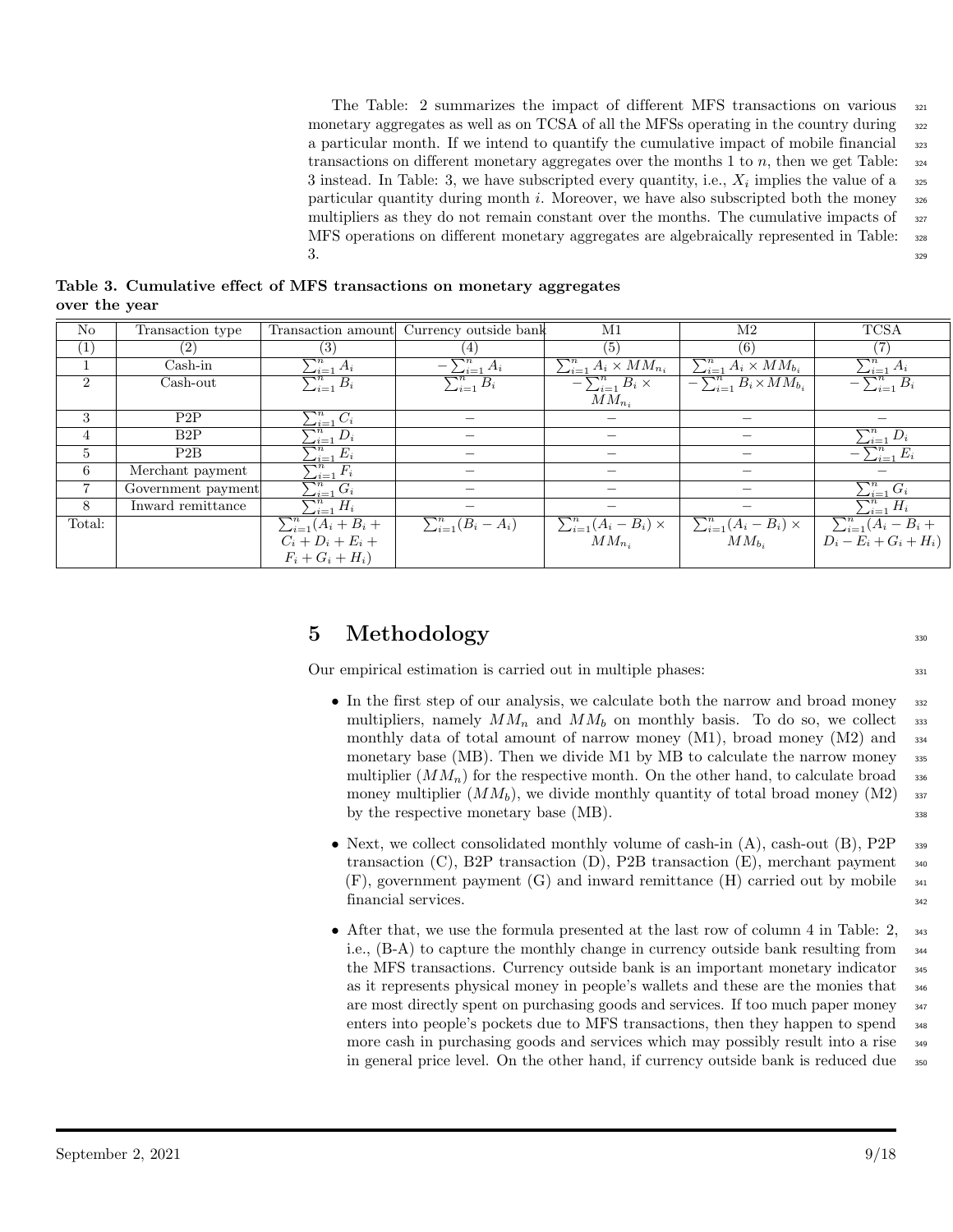to MFS transactions, then people have less cash in their pockets. So, they tend to  $\frac{351}{351}$ spend less cash on goods and services which may slow down the process of price 352 hike. To what extent the price level will respond to the changes in currency outside  $\frac{353}{100}$ bank resulting from MFS transactions is beyond the scope of this study. Here, we <sup>354</sup> are contained with the quantification of changes in currency outside bank that has  $\frac{355}{100}$ brought about by the MFS transactions throughout the month. <sup>356</sup>

- Till now, we have gathered monthly data of all types of MFS transactions and we  $\frac{357}{2}$ have also calculated both the narrow and broad money multipliers. Moreover, in  $\frac{358}{100}$ the last step we have estimated the change in currency outside bank as an eventual  $\frac{359}{2}$ consequence of MFS dealings. So, now we can use the formulas presented at column <sup>360</sup> 5 and 6 of Table: 2 to measure the monthly changes in narrow money and broad <sup>361</sup> money respectively arising from transactions through the mobile applications.  $\frac{362}{200}$
- After we have appraised the monthly changes in currency outside bank, narrow 363 money and broad money, we are now in the position to assess its annual magnitude.  $\frac{364}{4}$ We now use formulas presented at the last row of column 4, 5 and 6 of Table:  $3<sub>565</sub>$ to gauge the annual changes in currency outside bank, narrow money  $(M1)$  and  $_{366}$ broad money  $(M2)$  that have brought about by the mobile financial transactions  $\frac{367}{20}$ occurring throughout the country during the entire year. <sup>368</sup>

### $\mathbf{6}$  Data  $_{369}$

Here, in the first place, we gather information regarding the total volume of MFS  $\frac{370}{20}$ transactions occurred in Bangladesh in the time span of January, 2018 to January, <sup>371</sup> 2021. The span is selected depending upon the availability of the data. To be precise,  $\frac{372}{20}$ Bangladesh Bank, the central bank of Bangladesh, starts to publish monetary data (both  $\frac{373}{2}$ the narrow and broad money) on monthly basis starting from January, 2018 and the  $\frac{374}{2}$ latest available update is for June, 2021 [35]. Other public databases like World Bank  $\frac{375}{2}$ Open Data reports broad money of Bangladesh for a longer period of time. But, however, <sup>376</sup> World Bank has discontinued the narrow money series (previously FM.LBL.MONY.CN)  $_{377}$ for long [36]. Moreover, OECD database does not report Bangladeshi monetary data [20]. <sup>378</sup> So, we only have the time series data of Bangladeshi narrow money in the range January, <sup>379</sup> 2018 to January, 2021 from the reliable source. On the contrary, monetary base data of <sup>380</sup> Bangladesh are available as part of the issue department balance sheet of Bangladesh  $\frac{381}{20}$ Bank for a longer period of time on a weekly basis  $[10]$ . Meanwhile, as the history of  $\frac{382}{2}$ MFS in Bangladesh is quite new, we have a shorter range of MFS data available at  $\frac{383}{100}$ hand. In fact, MFS data are obtainable only from December, 2016 to May, 2021 on  $\frac{384}{20}$ a monthly basis [24]. For our analysis, we need data of narrow money, broad money, <sup>385</sup> monetary base and MFS transactions all in a coherent manner, i.e., we need to truncate  $\frac{386}{100}$ the longer series to the extent of the shorter ones. The common time span amongst 387 which all these data are available is from January,  $2018$  to January,  $2021$ , i.e., we have  $\frac{1}{388}$ 37 (thirty seven) months of data at hand to carry out empirical analysis. The selected <sup>389</sup> time span also coincidentally reflects a period of remarkable growth of mobile financial  $\frac{390}{2}$ services in Bangladesh  $[24]$ .

In the first step, we calculate  $MM_n$  and  $MM_b$  by dividing the monthly value of M1  $_{392}$ and M2 by the corresponding monetary base. Estimation results are presented in Fig: 1. 393 From Fig: 1, it is evident that the narrow money multiplier  $(MM_n)$  effectively remains  $\frac{394}{2}$ constant throughout the time of our analysis. Precisely, its average value is  $1.59$  while  $\frac{395}{2}$ the maximum and minimum are 1.66 and 1.50 respectively. So, very minuscule jittering  $\frac{396}{2}$ is noticed in  $MM_n$  values over the course of time and it moves very little above and  $\frac{397}{97}$ below its mean. Like the narrow money multiplier  $(MM_n)$ , broad money multiplier  $\frac{398}{2}$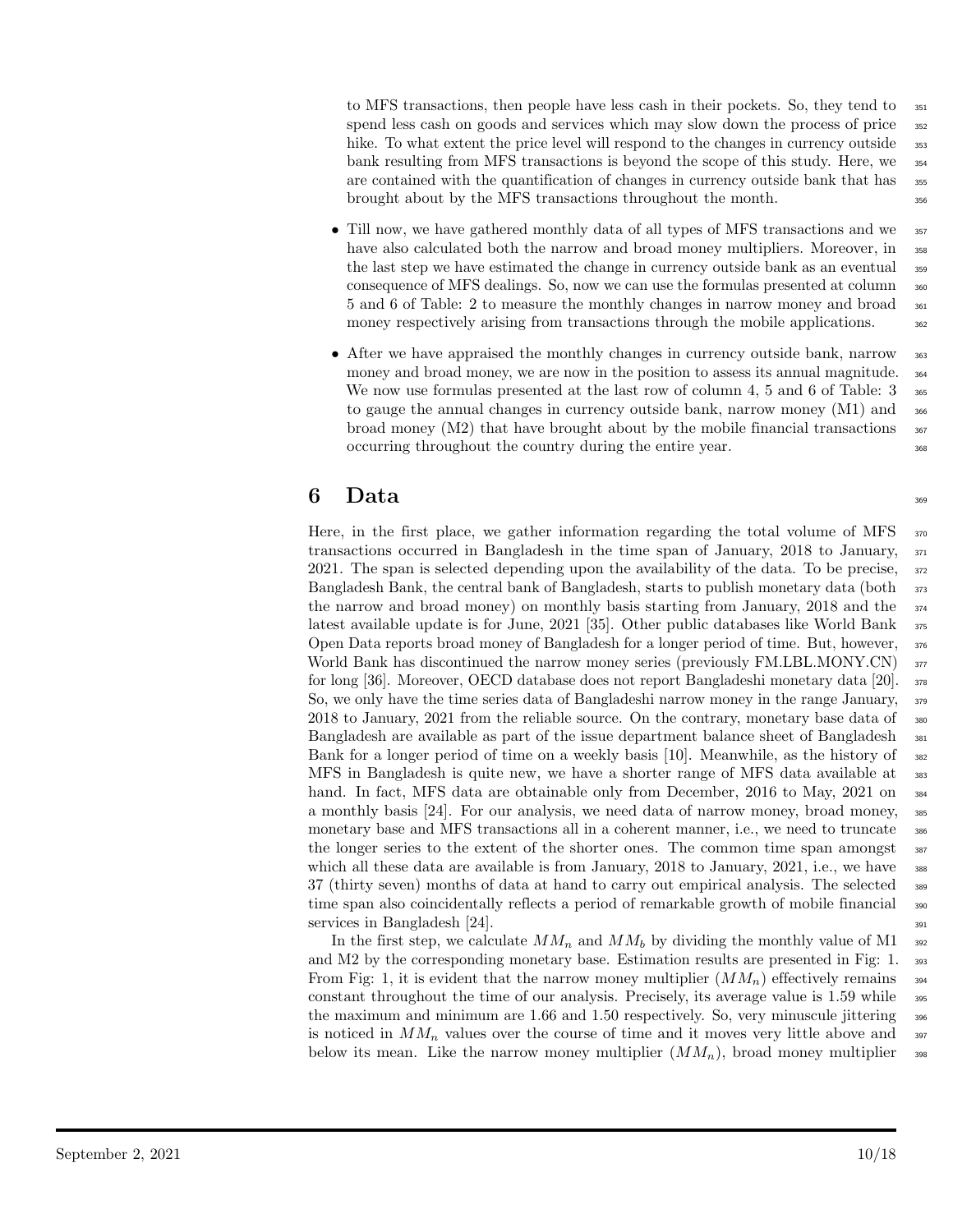0 1 2 3 4 5 6 7 8 Jan-18 Mar-18 May-18 Jul-18 Sep-18 Nov-18 Jan-19 Mar-19 May-19 Jul-19 Sep-19 Nov-19 Jan-20 Mar-20 May-20 Jul-20 Sep-20 Nov-20 Jan-21 Money Multipliers  $M$ N $\sim$   $\sim$  MMb

Fig 1. Narrow money multiplier  $(MM_n)$  and broad money multiplier  $(MM_b)$ 

 $(MM_b)$  also varies very little during the period of investigation. Its average value is  $\frac{399}{2}$ found to be 7.19 while its maximum and minimum values are 7.54 and 6.53 respectively. <sup>400</sup>

Fig 2. Monthly and yearly changes in currency outside bank due to MFS transactions



In the next step, we estimate the amount of monthly changes in currency outside  $\frac{401}{401}$ bank as a result of mobile financial transactions using the formula shown in column 4 of  $\frac{402}{402}$ the last row of Table: 2. We also calculate the annual changes in currency outside bank  $_{403}$ by the formula stated in column 4 of the last row of Table: 3. The estimated values of  $\frac{404}{404}$ changes in currency outside bank both in monthly and annual basis are illustrated in Fig: <sup>405</sup> 2. From the left segment of Fig: 2, we can observe that the monthly changes of currency <sup>406</sup>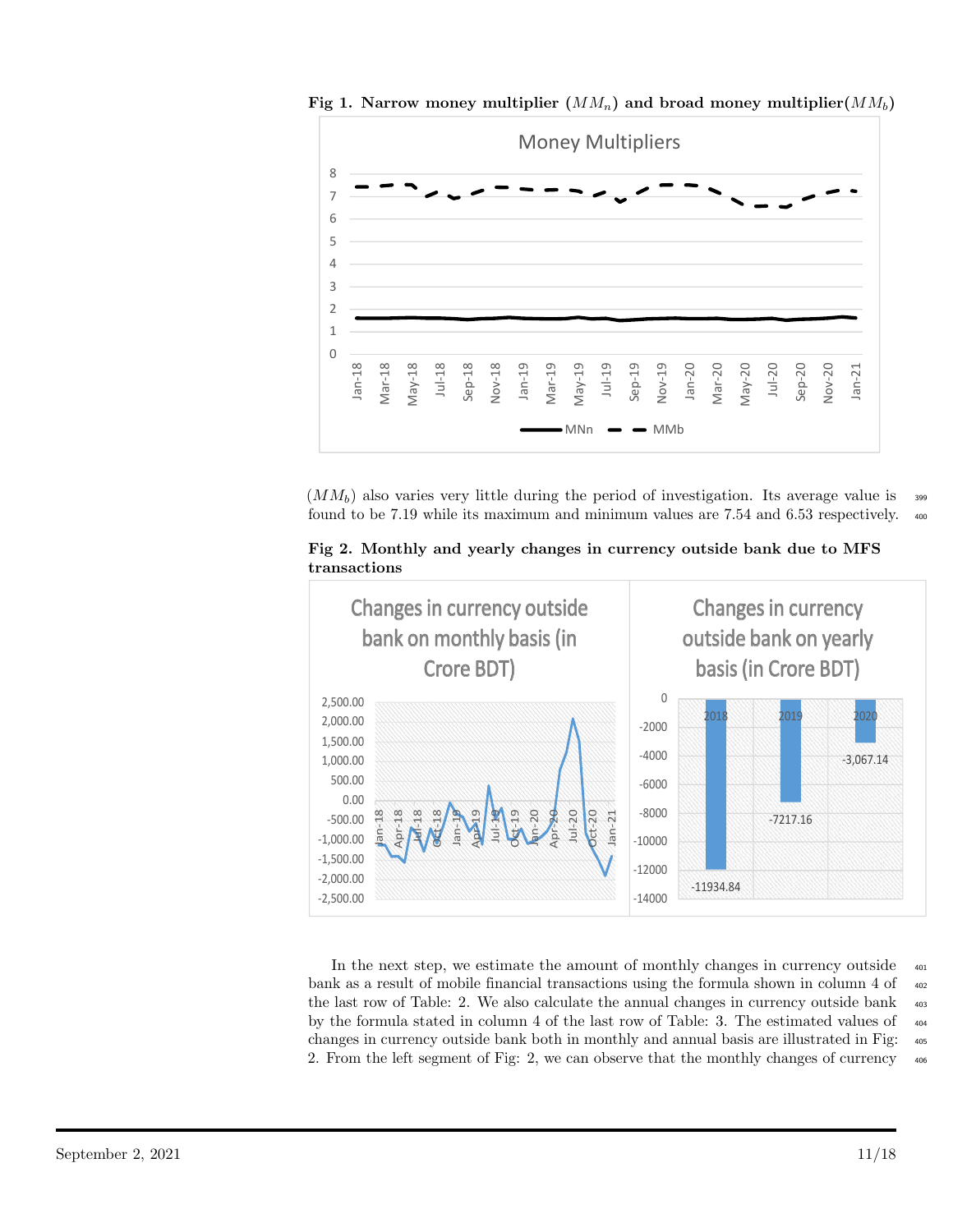outside bank are mostly negative which implies that more and more physical currencies <sup>407</sup> are entering into the banking system through the trust cum settlement account  $(TCSA)$   $_{408}$ accounts of MFS providers although we have seen some short positive spikes in the series. <sup>409</sup> These short spikes indicate outflow of currency from banking system (through the TCSA <sup>410</sup> accounts) to public. However, in spite of these short positive spikes, annual contributions <sup>411</sup> of MFS transactions on currency outside bank are overly negative, i.e., cash currencies <sup>412</sup> are entering into the banking channel and the corresponding data are shown on the right  $\frac{413}{413}$ hand side of Fig: 2. From the right segment of Fig: 2, we can see that during 2018,  $\frac{414}{2}$ 2019, 2020, the changes in currency outside bank due to MFS operations are roughly  $_{415}$ BDT  $-11,934.84$ ,  $-7,217.16$  and  $-3,067.14$  crore respectively which implies during these  $\frac{416}{2}$ periods, BDT 11,934.84, 7,217.16 and 3,067.14 crore of physical currencies have entered <sup>417</sup> into the banking system using the MFS channel after appropriate netting. We have seen <sup>418</sup> a declining annual trend in the value of changes in currency outside bank originating <sup>419</sup> from MFS transactions. We will briefly explain this fact at the end of this section. <sup>420</sup>



Fig 3. Monthly and yearly changes in narrow money (M1) due to MFS transactions

As new money has entered into the banking system through MFS, they (this newly  $_{421}$ ) entered money) will then be amplified inside the bank according to the theory of fractional  $_{422}$ reserve banking. We will gauge the extent of narrow money and broad money created  $_{423}$ by this newly entered money. To measure the monthly and annual change in narrow <sup>424</sup> money, we will use the formulas presented at column 5 of the last row of Table: 2 and  $\frac{425}{425}$ Table: 3 respectively. The results are exhibited in Fig: 3. From the left hand side of Fig: <sup>426</sup> 3, we can see that the changes in narrow money are roughly positive throughout the  $_{427}$ period under investigation with a few negative prongs. In spite of having a few negative <sup>428</sup> prongs, the annual changes in narrow money, estimated by the formula presented on <sup>429</sup> column 5 at the last row of Table: 3, are mostly positive and these results are depicted <sup>430</sup> on the right hand side of Fig: 3. The right segment of Fig: 3 demonstrates that during <sup>431</sup> 2018, 2019 and 2020, approximately BDT 19,118.22, 11,463.70 and 5,141.14 crore of  $\frac{432}{4}$ narrow money has been created by the mobile transactions. These newly created narrow  $\frac{433}{433}$ monies comprise 5.82%, 3.49% and 1.57% of the total narrow money in circulation as on January, 2021. Again, a declining trend is noticed in the amount of newly created <sup>435</sup>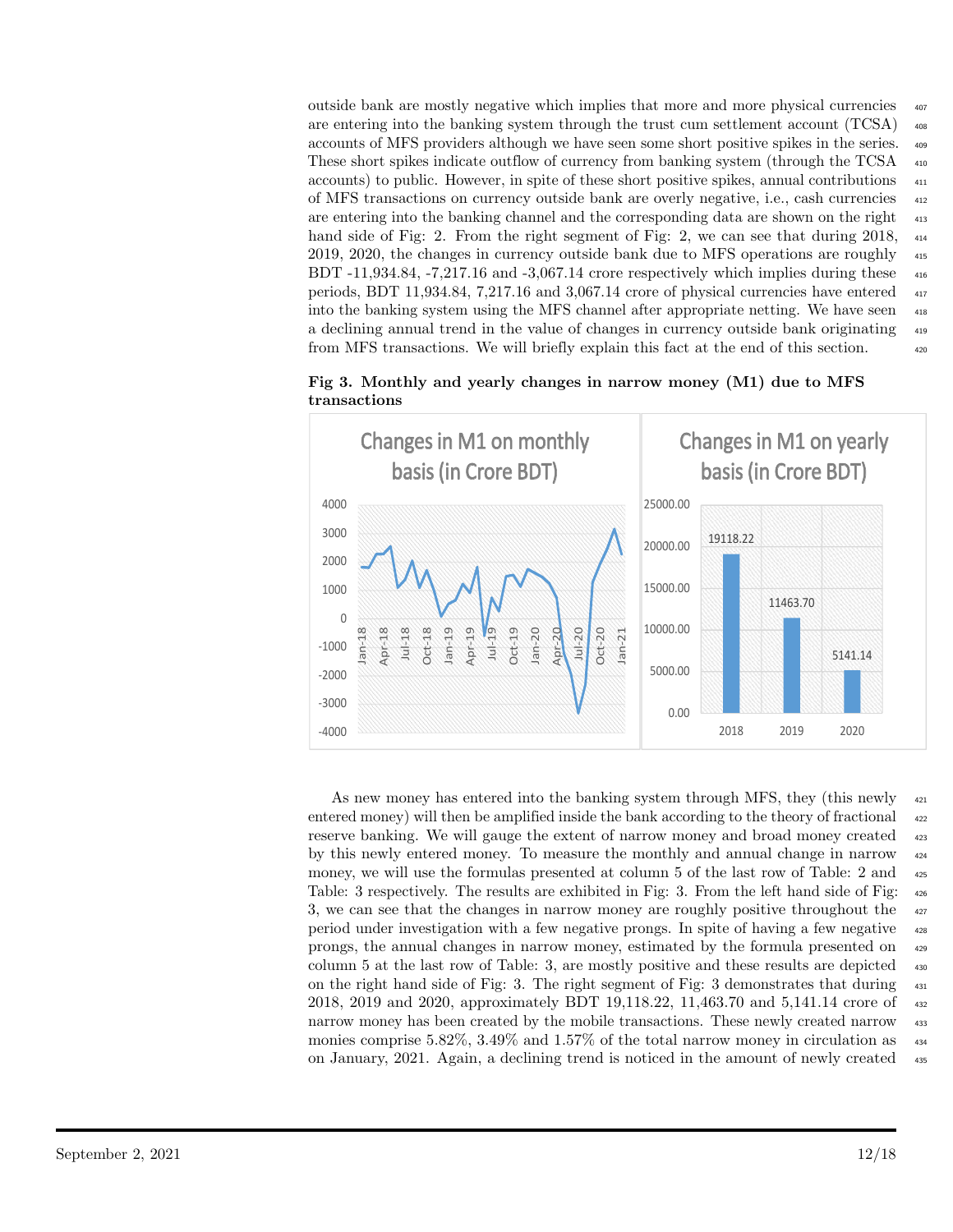

Fig 4. Monthly and yearly changes in broad money (M2) due to MFS transactions

Meanwhile, the monthly and annual changes in broad money brought about by the  $\frac{437}{437}$ MFS transactions are calculated using the formulas presented at column 6 of the last row <sup>438</sup> of Table: 2 and 3 respectively and the results are demonstrated in Fig: 4. As anticipated, <sup>439</sup> the monthly creation of broad money through MFS transactions is roughly positive with <sup>440</sup> a few exceptions as can be seen from the left hand side of Fig: 4. But, in spite of having  $_{441}$ some negative tips along the way, the cumulative amount of broad money creation on an  $_{442}$ annual basis shows a steady, positive and declining trend (see right hand side of Fig: 4).  $\mu$ 443 In the year 2018, 2019 and 2020, approximately BDT 87,554.51, 52,914.47 and 25,748.86 <sup>444</sup> crore amount of broad money have been created from MFS operations which constitutes <sup>445</sup> 5.94%, 3.59% and 1.75% of the total broad money supply as on January, 2021. Again, <sup>446</sup> we show a declining trend in the creation of broad money by various modes of MFS  $_{447}$ transactions over the years.  $\frac{448}{400}$ 

From the above discussion, it is evident that all the three monetary variables, namely, <sup>449</sup> currency outside bank, narrow money and broad money originated from MFS transactions  $450$ have been showing declining trends for the last couple of years. In fact, all the three  $\frac{451}{451}$ variables exhibit the largest amount of reverse spike during the period May, 2020 to <sup>452</sup> August 2020. The above fact is clearly depicted in Illustration: 2, 3 and 4 and it is not  $\frac{453}{453}$ hard to remember that COVID-19 pandemic first landed its feet in Bangladesh on March  $454$ 8, 2020 [37]. To combat the epidemic, government of Bangladesh declared a country-wide  $\frac{455}{455}$ lockdown from March 26, 2020 [38]. The complete lockdown was then subsequently  $_{456}$ enhanced up to May 30, 2020 [39]. Although the lockdown was partially lifted after May  $_{457}$ 30, 2020, public movements were still largely restricted up to September 01, 2020 [40]. <sup>458</sup> Country-wide complete lockdown and movement restrictions eventually take its toll on <sup>459</sup> the economy and according to a survey conducted by Power and Participation Research  $_{460}$ Centre and BRAC Institute of Governance and Development brings the bitter truth  $_{461}$ in the forefront: Per capita daily income of urban and rural poor has been reduced by  $\frac{462}{462}$ nearly 80% by the ravaging global pandemic followed by complete shut-down of economic <sup>463</sup> activity and subsequent movement restrictions [41]. As people's income is substantially <sup>464</sup>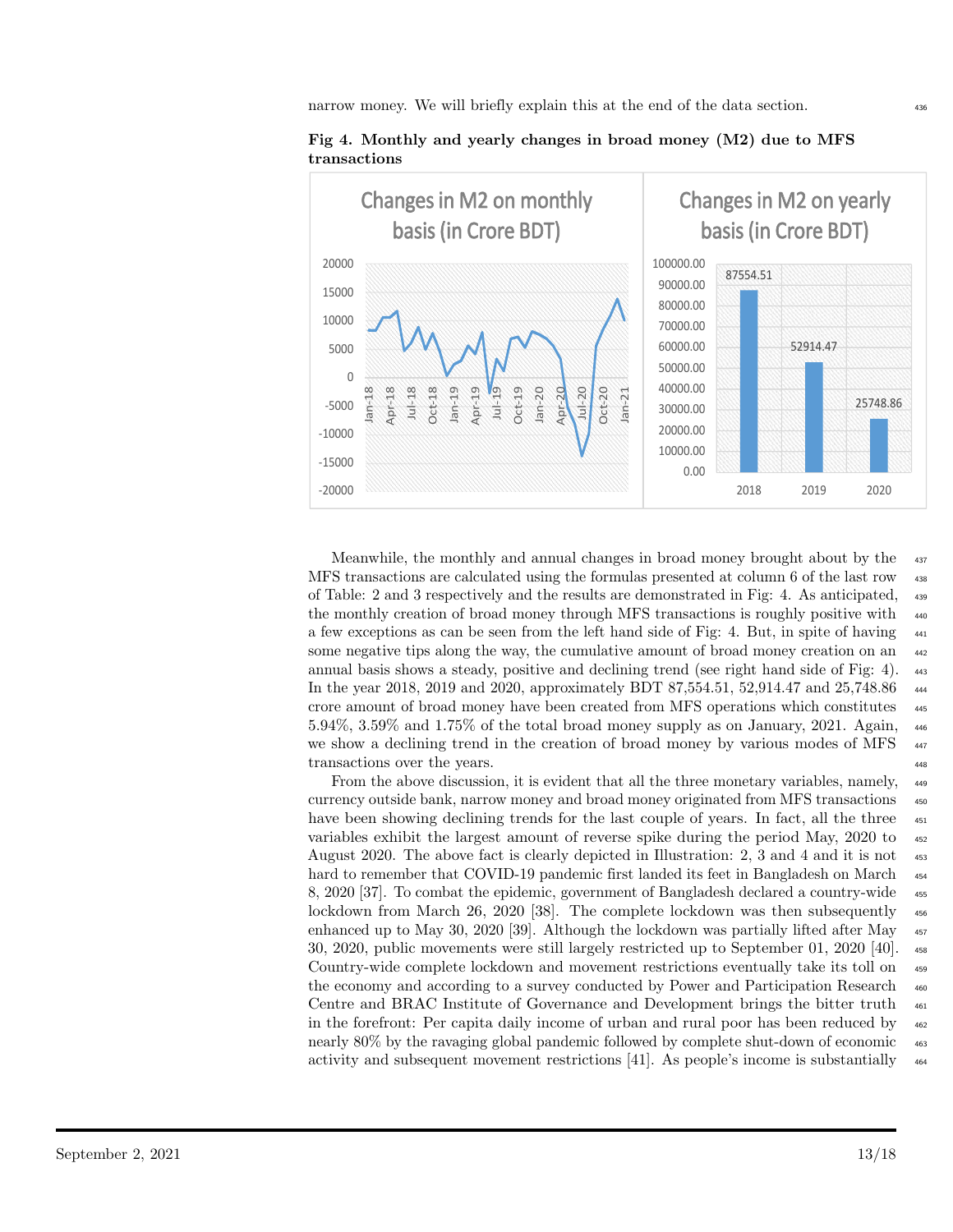reduced, they tend to dig up their savings, i.e., they cash-out most of their savings for  $\frac{465}{465}$ personal consumption and it is also evident from MFS data released by Bangladesh <sup>466</sup> Bank [24]. The reverse spikes against the trends in currency outside bank and monetary  $\frac{467}{467}$ aggregates are partially due to this excessive, unnatural amount of cash-out by MFS customers facing an unprecedented global epidemic. <sup>469</sup>

### 7 Discussion and policy implication

In recent times, the government of Bangladesh has taken decisions to curb interest rate <sup>471</sup> in order to reinvigorate business activities around the country. Finance minister of  $472$ Bangladesh, on December 2019, after attending a meeting with the directors and Chief  $\frac{473}{473}$ Executive Officers (CEOs) of the scheduled banks, declared that the maximum lending  $_{474}$ rate, apart from the credit card lending, should be no more than 9% while for deposits,  $475$ it could be as high as  $6\%$ . Finance minister also vowed that the new rates would come  $476$ into effect from April 1, 2020 [28]. Bangladesh Bank, the central bank of Bangladesh, <sup>477</sup> subsequently issued a circular to all the scheduled banks operating in Bangladesh <sup>478</sup> regarding the new interest rate cap [29]. The above declaration of rationalization of  $\frac{479}{479}$ lending rate came at the height of COVID-19 pandemic which was supposed to ease the  $\frac{480}{480}$ financials of the businesses. However, instead of setting regulatory caps on the interest <sup>481</sup> rate, the government could equivalently use a number of monetary policy tools in order  $482$ to achieve the same objective. These tools include among others bank rates, open market  $\frac{483}{100}$ operations, repo and reverse repo, Cash Reserve Requirement (CRR) and Statutory <sup>484</sup> Liquidity Requirement (SLR) [30]. Nevertheless, the government rather took a direct  $_{485}$ route to cap interest rate through an edict. In recent times, such regulatory capping of  $\frac{486}{900}$ interest rate was carried out in Kenya [31] and the results of this initiative were not very  $\frac{487}{60}$ promising. In September 2016, the lending rate in Kenya was reset to at most  $4\%$  above  $\frac{488}{9}$ the central bank rate while the deposit rate was readjusted to minimum 70% of the  $\frac{489}{489}$ central bank rate [31]. Numerous studies have shown that the capping of interest rate <sup>490</sup> had negatively influenced banks' performances in Kenya [31], [32] while a meagre 0.2%  $_{491}$ growth in credit was attained in return [33]. Moreover, some studies even suggested that  $_{492}$ interest rate capping had substantially reduced the profit margins and lending volumes of  $\frac{493}{4}$ the commercial banks which eventually resulted into a huge number of employee lay-off  $_{494}$ to cut operating expense [34]. Thus, the economic costs of interest rate capping were  $\frac{495}{495}$ heavy in Kenya while the benefits were not so impressive as anticipated. Here, we argue  $_{496}$ that the initiative to rejuvenate business activity through artificially cutting interest  $497$ rate, is inherently self-contradicting. Reducing the lending rate, can only increase loans  $\frac{498}{498}$ and advances when the banks/financial institutions have spare capacity, i.e., idle funds  $\frac{499}{4}$ (in absence of spare capacity, banks cannot disburse new loans whatever the interest  $\frac{500}{200}$ rate and demand for credit may be as they have no loanable funds). So, only when  $_{501}$ the banks have idle funds, it can be effectively lent out. However, if the banks have  $_{502}$ idle money in the first place, then the deposit rate decreases automatically following  $\frac{503}{200}$ the law of demand and supply and the lending rate follows its trail. Thus, any manual  $_{504}$ intervention of interest rate capping to boost up credits is not very much feasible and  $_{505}$ the empirical evidences from Kenya reinforces the reasoning. To us, financial inclusion,  $_{506}$ i.e., bringing the unbanked community into banks/MFS, can, to some extent, serve the  $\frac{507}{200}$ purpose of reducing market interest by increasing the money supply and in this case  $\frac{508}{200}$ MFS is the best option at hand as it has its footmark even in the furthest corner of the  $_{509}$ country. As we have discussed in the previous sections, MFS transactions have created <sup>510</sup> a substantial amount of money through the process of fractional reserve banking. An  $_{511}$ obvious consequence of the enhancement of money supply is the reduction of interest rate <sup>512</sup> as interest rate is simply the cost of borrowing money. When there is available money, <sup>513</sup> its cost (interest rate) decreases whereas when the money is scarce, its cost soars. Thus, <sup>514</sup>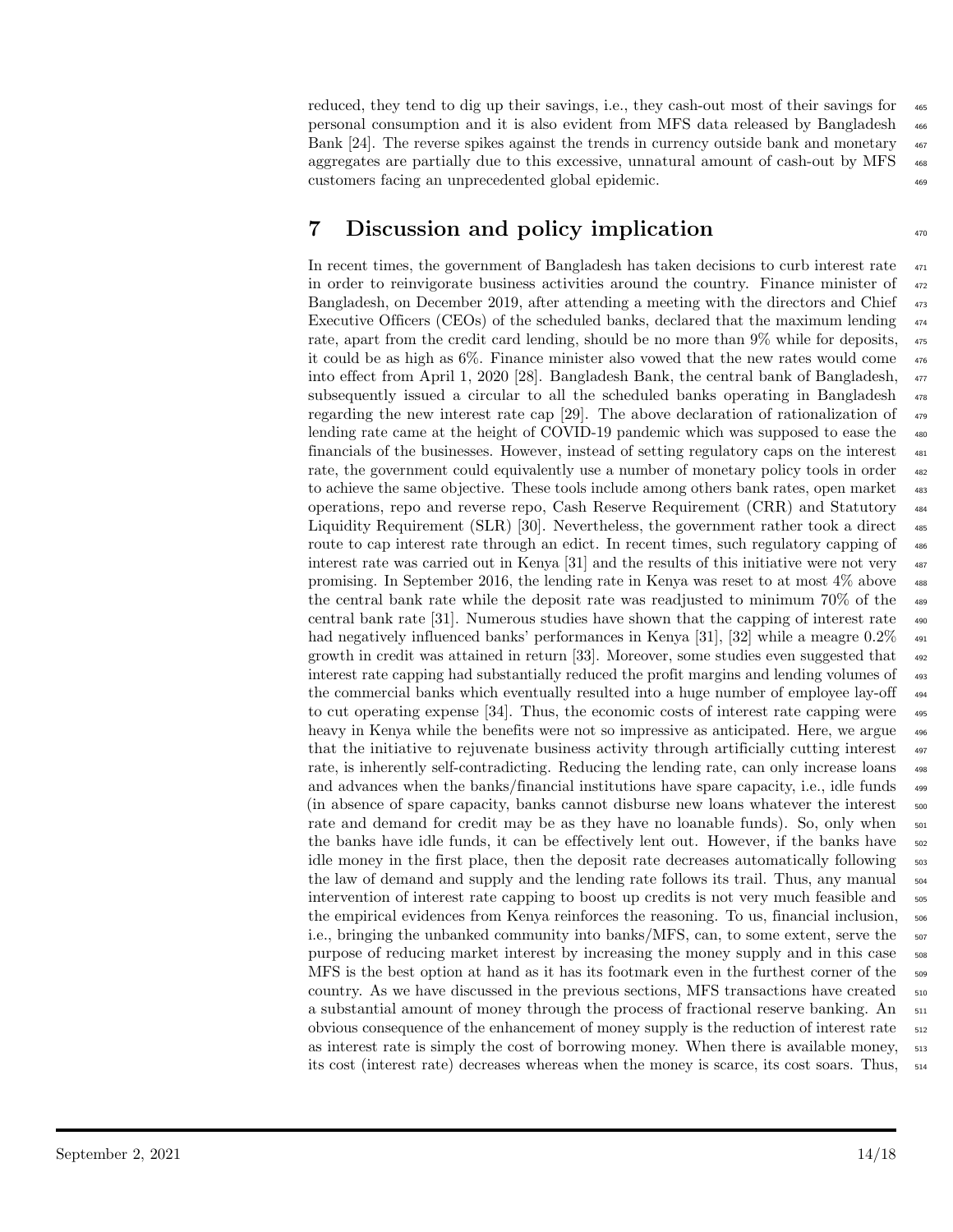according to the discussion presented above, we believe that the government, instead of  $\frac{515}{2}$ capping the interest rate, should strive even harder (than before) to bring the unbanked  $_{516}$ community under MFS as it is the most widely spread financial institution found even  $_{517}$ in the remotest corner of the country. If more and more people are included into the  $\frac{1}{518}$ mobile financial system, money supply will obviously increase and interest rate falls as <sup>519</sup> an inevitable consequence.  $\frac{520}{20}$ 

### 8 Conclusion 521

All the financial services provided by the MFSs except cash-in and cash-out transactions  $522$ can be carried out from home by simply using a smart phone which means MFS providers  $\frac{523}{2}$ are rendering one-stop services with zero weighting time to their customers in their cosy <sup>524</sup> domain. Moreover, due to country-wide coverage of the mobile network, MFS providers  $_{525}$ have access to the remotest corner of the country where banks/financial institutions can  $_{526}$ barely open and operate a branch as long as profitability is concerned. Due to ease of use,  $\frac{527}{20}$ diversity of services and availability of mobile networks, usages and applications of MFSs  $_{528}$ are increasing at a pace greater than ever before and through the process, a huge amount  $\frac{529}{20}$ of hitherto 'unbanked' deposits are added to the formal monetary aggregates of the <sup>530</sup> country. Here, we try to quantify the impact of this newly added money on the overall  $\frac{531}{531}$ money supply of Bangladesh. In the first place, we derive specific formulas relating MFS  $\frac{532}{20}$ transactions with currency outside banks, M1 and M2. Then using these formulas, we  $\frac{533}{100}$ empirically estimate the contribution of mobile money on different monetary aggregates  $\frac{534}{2}$ on monthly basis and also in yearly cumulative forms. To our surprise, we have found <sup>535</sup> that BDT 22,219.14 crore of previously informal money/deposit has entered into the <sup>536</sup> banking system through MFS transactions during 2018-2021 which is nearly  $10.93\%$  of  $\frac{537}{2}$ total currency issued up until January 2021. The money thus entered into the banking  $\frac{538}{2}$ system will then be amplified according to the theory of money multiplier and it has  $\frac{539}{2}$ been observed that BDT 35,723.06 crore of narrow money and BDT 1,66,217.85 crore of  $\frac{540}{2}$ broad money have been created on the process during the aforementioned time. This  $_{541}$ newly created narrow money and broad money comprise  $10.88\%$  and  $11.29\%$  respectively  $\frac{542}{2}$ of the total M1 and M2 at the point of January, 2021. As the MFS operations are <sup>543</sup> contributing heavily to the monetary aggregates, they have the potential to maneuver <sup>544</sup> interest rate also as monetary aggregates and interest rates are closely related. As the <sup>545</sup> MFS can significantly influence two important monetary anchors, i.e., money supply <sup>546</sup> and interest rate, special emphasis should be given to the proliferation of MFS across  $_{547}$ the country during the formulation of the monetary policy. If the government needs  $_{548}$ to readjust/reduce the interest rate with an intent to stimulate economic growth, it, <sup>549</sup> instead of explicitly capping interest rates, can alternatively enhance the coverage of  $\frac{550}{100}$ mobile financial services throughout the country to effectively add to money supply and  $\frac{551}{551}$ in the process, can readjust interest rate to an intended lower level.

### ${\bf Acknowledgement}$  553

No funding is received to accomplish this work.  $_{554}$ 

### $\mathbf{Data\; Disclosure}$

Data used to generate results are available from the public repository: https://www.bb.  $\frac{556}{100}$ org.bd/pub/index.php. 557

- 
-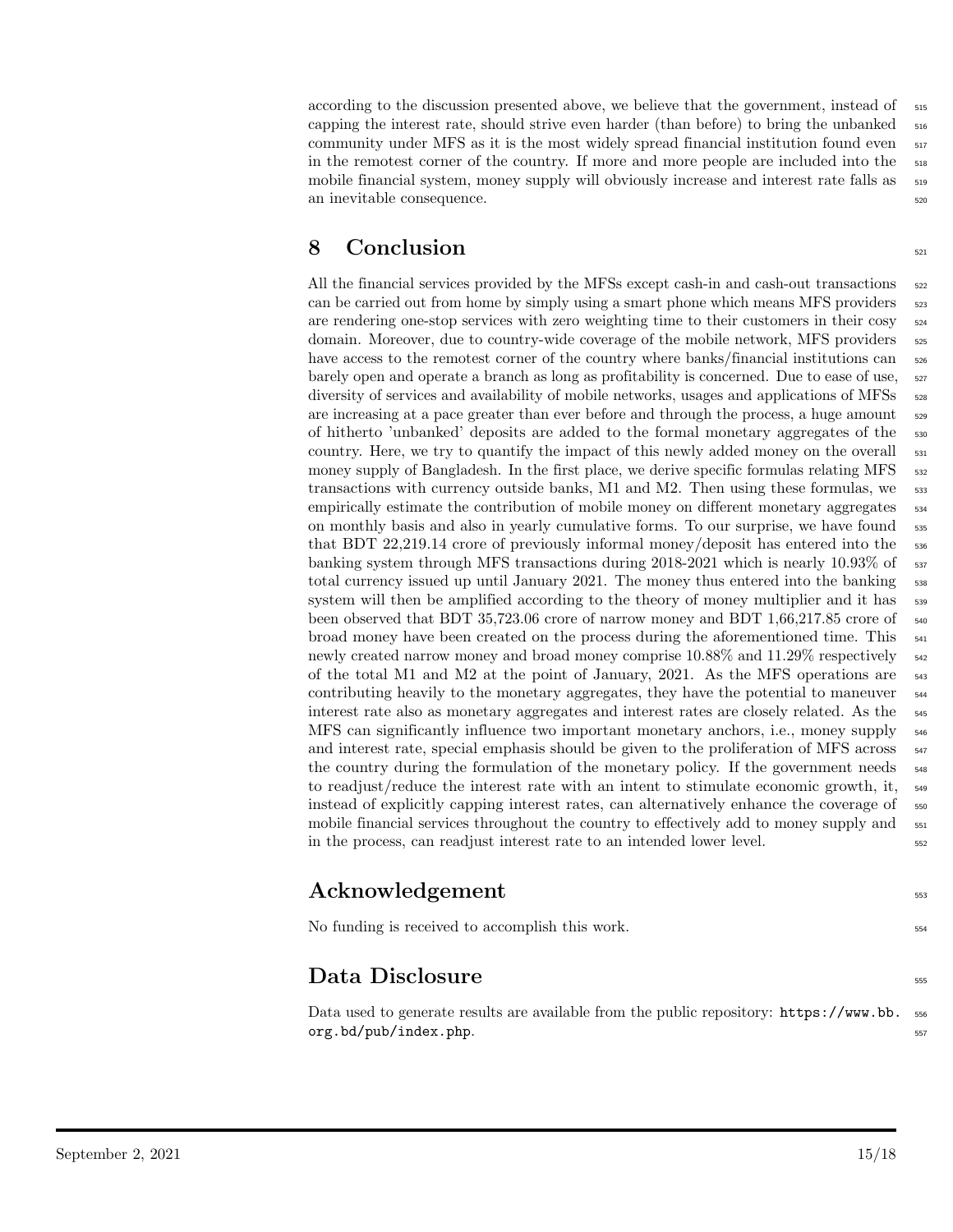### References

- 1. btrc.gov.bd (a). Mobile Phone Subscribers in Bangladesh January in January 2021. 2021 [Cited 2021 August 12]. Available from: http://www.btrc.gov.bd/ content/mobile-phone-subscribers-bangladesh-january-2021
- 2. btrc.gov.bd (b). Internet Subscribers in Bangladesh January in January 2021. 2021 [Cited 2021 August 12]. Available from: http://www.btrc.gov.bd/content/ internet-subscribers-bangladesh-january-2021
- 3. data.worldbank.org. Population, total Bangladesh. 2021. [Cited 2021 August 12]. Available from: https://data.worldbank.org/indicator/SP.POP.TOTL?
- 4. thedailystar.net. 87pc households use mobile. 2021 [Cited 2021 August 12]' Available from https://www.thedailystar.net/frontpage/ 87pc-households-use-mobile-200656
- 5. Alliance For Affordable Internet and Access to information (a2i) program. Bangladesh National Household Survey (p. 4). Dhaka. 2019
- 6. United Nations. Least Developed Country Category: Bangladesh Profile. 2021 [Cited 2021 August 12]. Available from: https://www.un.org/development/ desa/dpad/least-developed-country-category-bangladesh.html
- 7. Bangladesh Bank. Mobile Financial Services (MFS) Statistics: Part-1. 2021 [Cited 2021 August 12]. Available from: https://www.bb.org.bd/econdata/ fin\_digitalfstat/tab8.pdf
- 8. Demirguc-Kunt, A., & Klapper, L. F. Measuring financial inclusion: The global findex database. World bank policy research working paper, (6025). 2012
- 9. World Bank (2017). The Global Findex Database 2017: Measuring Financial Inclusion and Fintech Revolution. 2017. [Cited 2021 August 13]. Available from: https://globalfindex.worldbank.org/
- 10. bb.org.bd. Issue Department Balance Sheet of Bangladesh Bank for the Week Ended on 18 February, 2021. 2021 [Cited 2021 August 14]. Available from: https: //www.bb.org.bd/pub/weekly/staffair/state\_affairs.php?prId=9308
- 11. Opensignal.com. Bangladesh Mobile Network Experience Report July 2020. 2020 [Cited 2021 August 12]. Available from: https://www.opensignal.com/ reports/2020/07/bangladesh/mobile-network-experience
- 12. UNCDF. Gender Centrality of Mobile Financial Services in Bangladesh. April, 2019.
- 13. Microsave.net. A woman micro-merchant who went digital to build resilience during the COVID-19 pandemic. 2021. [Cited 2021 August 12]. Available from: https://www.microsave.net/2020/12/03/ a-woman-micro-merchant-who-went-digital-to-build-resilience-during-the-co #:~:text=COVID%2D19%20pandemic-,A%20woman%20micro%2Dmerchant% 20who%20went%20digital%20to%20build%20resilience,%2Dmerchant%20in% 20Khilgaon%2C%20Dhaka.
- 14. Kim, M., Zoo, H., Lee, H., & Kang, J. Mobile financial services, financial inclusion, and development: A systematic review of academic literature. The Electronic Journal of Information Systems in Developing Countries, 84(5), e12044. 2018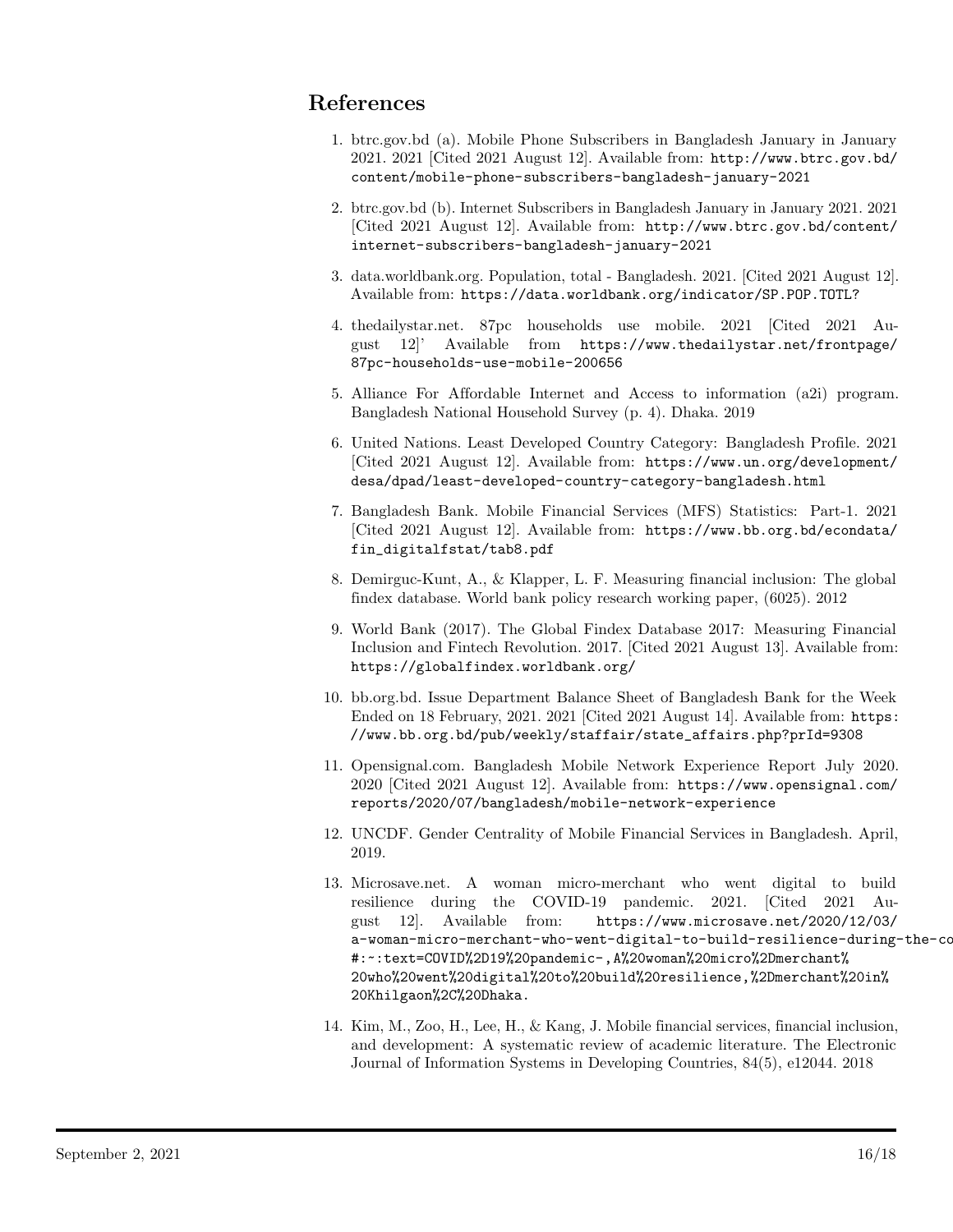- 15. Siddik MN, Sun G, Yanjuan CU, Kabiraj S. Financial inclusion through mobile banking: a case of Bangladesh. Journal of Applied finance and Banking. 2014 Nov 1;4(6):109.
- 16. bb.org.bd. List of MFS Providers. 2021 [Cited 2021 August 13]. Available from: https://www.bb.org.bd/fnansys/paymentsys/paysystems.php
- 17. Bangladesh Bank. Bangladesh Mobile Financial Services (MFS) Regulations 2018. 2018 [Cited 2021 August 13]. Available from: https://www.bb.org.bd/ mediaroom/circulars/psd/jul302018psdl04e.pdf
- 18. Bangladesh Bank. Guidelines for Trust Fund management in payment and settlement services. 2021 [Cited 2021 August 13]. Available from: https://www.bb.org.bd/aboutus/draftguinotification/guideline/ draft\_trust\_fund\_management.pdf
- 19. Lang M, Kunovac D, Basac S, Staudinger Z. Modelling of Currency outside Banks in Croatia. 2008 Feb.
- 20. data.oecd.org. Narrow money (M1). 2021 [Cited 2021 August 13]. Available from: https://data.oecd.org/money/narrow-money-m1.htm
- 21. data.imf.org. International Financial Statistics. 2021 [Cited 2021 August 13]. Available from: https://data.imf.org/?sk= 4C514D48-B6BA-49ED-8AB9-52B0C1A0179B&sId=1409151240976
- 22. InvestorWords.com. M2 Definition. 2021 [Cited 2021 August 13]. Available from: https://web.archive.org/web/20080713033533/http: //www.investorwords.com/2909/M2.html
- 23. Wikipedia.org. Monetary base. 2021 [Cited 2021 August 14]. Available from: https://en.wikipedia.org/wiki/Monetary\_base#cite\_note-2
- 24. bb.org.bd. Mobile Financial Services (MFS) comparative summary statement of April, 2021 and May, 2021. 2021 [Cited 2021 August 14]. Available from: https://www.bb.org.bd/fnansys/paymentsys/mfsdata.php
- 25. bb.org.bd. Branch Statistics. 2021 [Cited 2021 August 14]. Available from: https: //www.bb.org.bd/econdata/fin\_digitalfstat/fin\_digitalfstat.xlsx
- 26. Bangladesh Bank. Prudential Regulation For Banks: Selected Issue. January, 2014. Available from: https://www.bb.org.bd/aboutus/regulationguideline/ prudregjan2014.pdf
- 27. Bangladesh Bank. Prudential Guidelines for Agent Banking Operation in Bangladesh. 2017. Available from: https://www.bb.org.bd/aboutus/ regulationguideline/brpd/sep182017agentbank.pdf
- 28. dhakatribune.com. Govt sets new rates with effect from April 1. December, 2019 [Cited 2021 August 15]. Available from: https://www.dhakatribune.com/ business/2019/12/30/lending-rate-maximum-9-deposit-6
- 29. Bangladesh Bank. BRPD Circular No. 03: Rationalization of Rate of Interest/Profit on Lending/Investment. February, 2020 [Cited 2021 August 15]. Available from: https://www.bb.org.bd/mediaroom/circulars/brpd/ feb242020brpd03.pdf